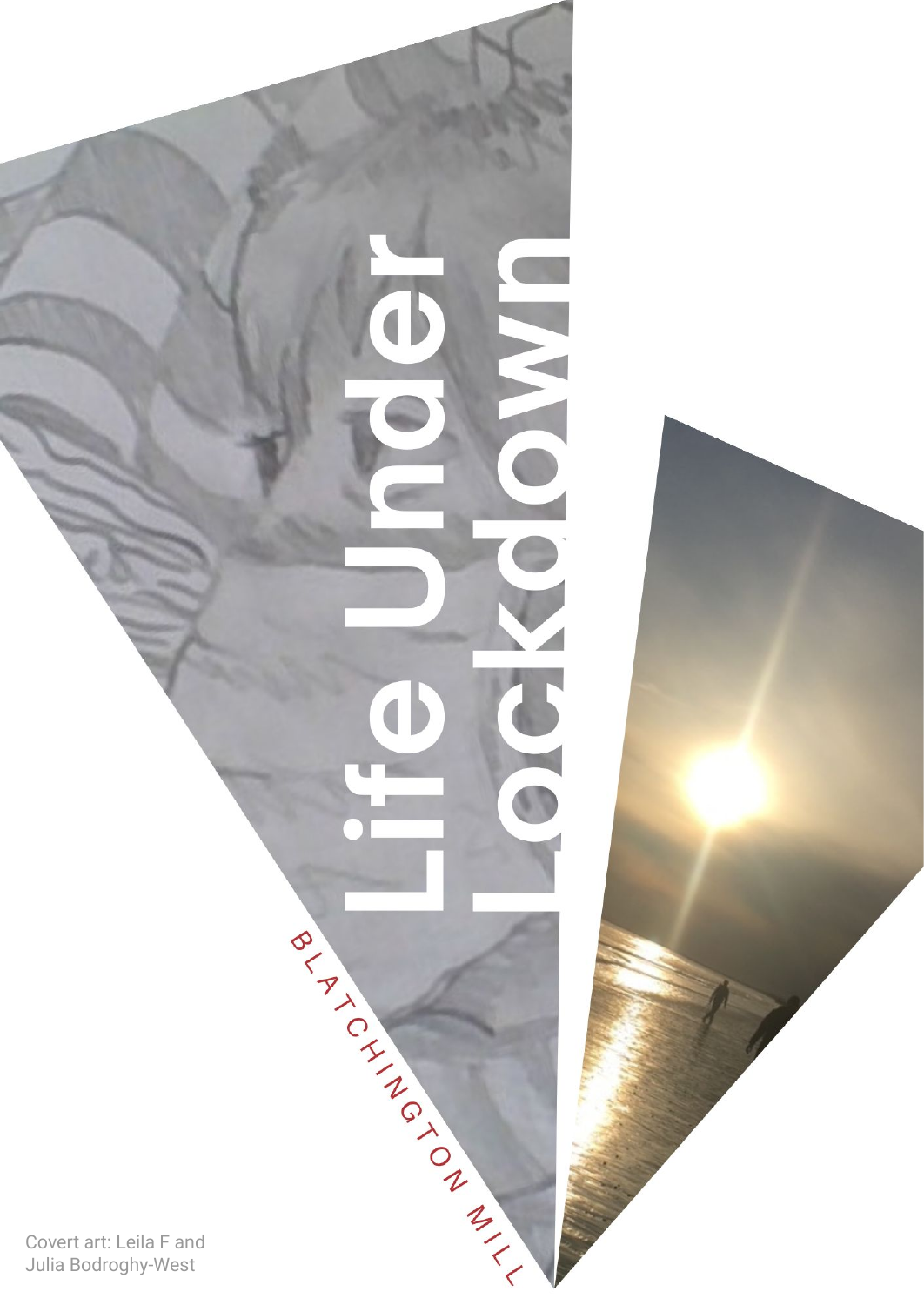

Happy Bitter Birthday An Excessively Angsty Letter to Lockdown

### March,

A Geography classroom. Cheering and laughing As we hear That we are going into lockdown.

# April,

Aliyah's room. She's sitting on her chair Chromebook in front of her Writing a story, when she should be working.

# May,

Aliyah's phone.

A series of messages ping onto the group chat

With excitement, stating the rumour That lockdown will ensue for the rest of the year.

# June,

Downstairs, in the kitchen. Aliyah is finally getting on with her work. It's warmer, and easier to think for the time being, at least.

# July,

The back garden. Aliyah and Dad stack liquids in a test tube As Mum accidentally explodes an egg Which she was trying to put into a bottle.

August, Summer holiday at last. One mellow eternity later, It feels off. Strange. As though summer Had not happened at all.

September, School once again. Aliyah was hopeful to make new friends, And not get bullied or feel constantly lonely. But her hopes were in vain.

October,

The car, on a steady tour across town. Dad at the wheel, whilst Aliyah Clutches envelopes filled with sweets To deliver to her friends - a sort of virtual trick-or-treating.

November, The front room. Aliyah is now fourteen, and feels as though somehow everything and nothing has changed At the same time.

# December,

Nana and Grandad's house. The family open presents And try to pretend as though they actually think That it feels like Christmas at all.

### January,

Back in the kitchen and back on lockdown. We did not manage to undergo 6 days of the New Year without disaster striking. Whoop-dee-doo.

February, The living room. I write a Valentine to myself (because self-love is the most important type of love) and a birthday card to Dad.

March, Fin's room. He wakes us all up with an excited shout at 7 AM. Thanks for that. We all celebrate that he is 12 now And try to forget that this is not the only birthday this month.

Lockdown, our one-year friend. We welcomed you at first, But enough now. You have us begging for normalcy to return. You have successfully robbed us of one year of our lives. Happy birthday. I hope you're proud of yourself.

*Aliyah C*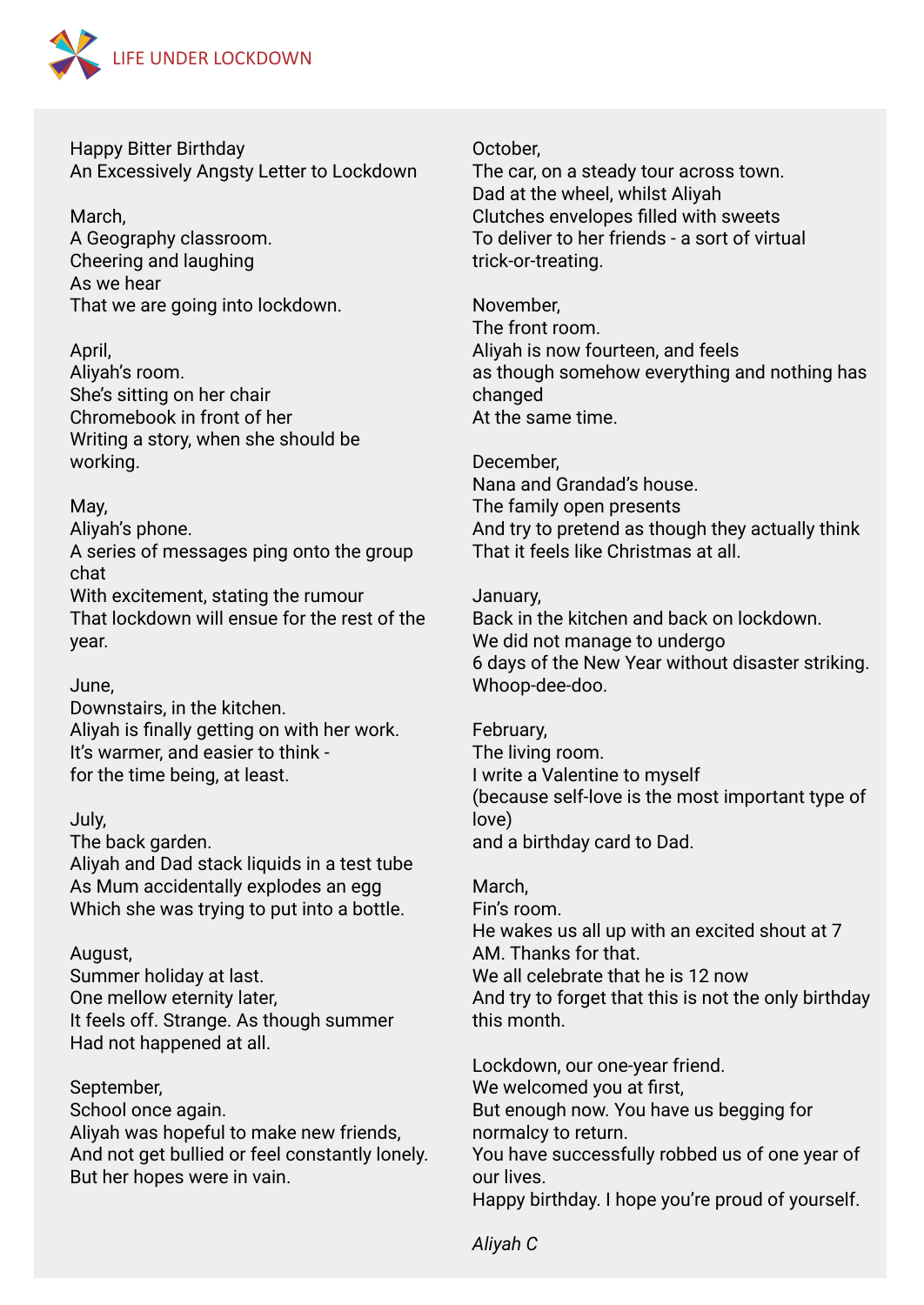

One day I thought to myself What we doing with this world Do we think about what we do? Virus spirals out of control Deaths are added to the toll I wonder what is going on

And did you think about the wars Soldiers killed and many more What is there that we can do?

And do you know our racist past Gay marriage is allowed at last Still prejudice fills our streets And I'm living in this world, wonder why all of this is going on

#### **Chorus**

So close your eyes and just dream And we'll make it better All we need is some care Then we'll make it better And tonight we'll make it better

This world is still so incomplete People can't afford to eat How isn't that a human right? Sexism floods through sports Climate change needs more thought But still we have time for change

And I'm living in this world, wonder why all of this is going on

So close your eyes and just dream And we'll make it better All we need is some care Then we'll make it better And tonight we'll make it better

### Pre-chorus

Oh woe what is this world Oh no what have we done Oh woe this messed up world Oh no we've ruined the fun

# **Chorus**

So close your eyes and just dream And we'll make it better All we need is some care Then we'll make it better And tonight we'll make it better

**Listen to 'Make it Better'**  [https://1drv.ms/u/s!AnlUY-k0DBrBiIBOQM](https://1drv.ms/u/s!AnlUY-k0DBrBiIBOQMkIUs4B_OO7OQ?e=kKgPXq) [kIUs4B\\_OO7OQ?e=kKgPXq](https://1drv.ms/u/s!AnlUY-k0DBrBiIBOQMkIUs4B_OO7OQ?e=kKgPXq)

*Rosa S*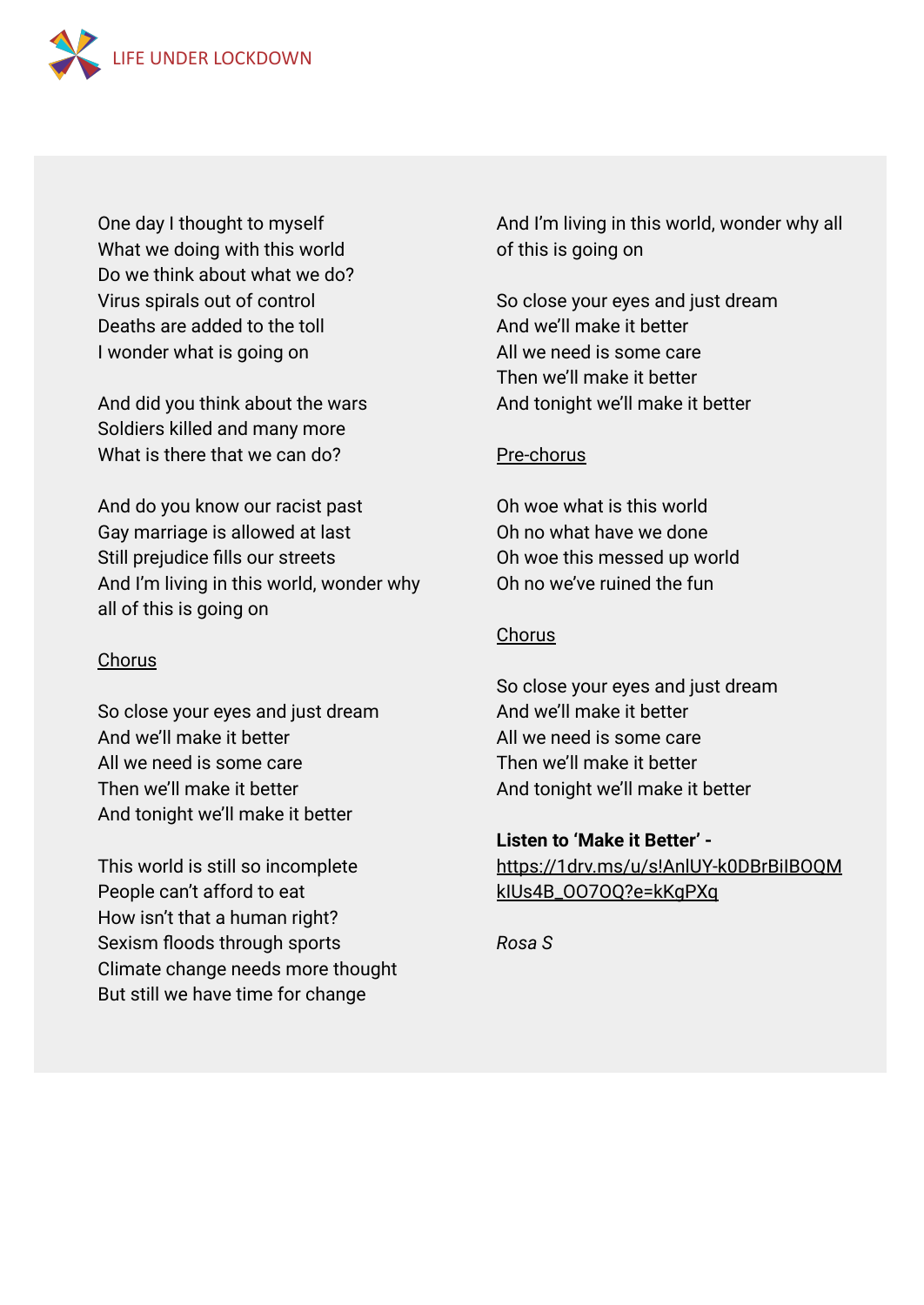

Dear Macie,

I hope you're doing well, I know I could just text you or call you but I thought writing a letter would be a nice change. I just went on a walk in the country, it wasn't as quiet as I thought it would be. There were a lot more people around. I guess lots of people are wanting to get out at a time like this. You know, since shops and everything are still closed it's not like there's much else to do. I still had fun on the walk in the end though. Would you like to go on a walk in the park with me by the way? It's fine if you can't, we can go another time. I'm happy we can still go on a walk with one other person, it's a shame we can't go with our other friends though.

My family has got pretty annoying so it would be best if I got out. I love them but after spending so much time with them I can get sick of them. Especially my sister. Maybe that's just me, do your family annoy you? On call I hear you shouting at your brother so I'm guessing yes.

There really isn't much to write about, huh? Well, I hope you get back to me about going on a walk. Until then I'll find something to do, might be hard since I've already done everything I can in my house. Bye!

From Isabella

*Jess M*

Dear diary,

Today I have been at home sitting down at the kitchen table doing my home learning with my friends. The world feels so different now that covid has been released into the world ( I just wish it would go back to how it used to.) I can't do the things I used to do. I can't go out and see my friends, I can't go into school and see all of my friends. The whole way of life has changed and everyone has changed. Now you have to social distance from people and you can only meet up with one person. I feel like I'm imprisoned in my own house and I can't escape! The world feels different. The way of life as I knew it has changed. I can only see my friends through playing online games with them or only see one of them. I want to be able to meet all of them. But there has been a good side to it. I have been able to spent more time with my family. There is more things to talk about as a family. And it is nice just to be at home where I have everything I need.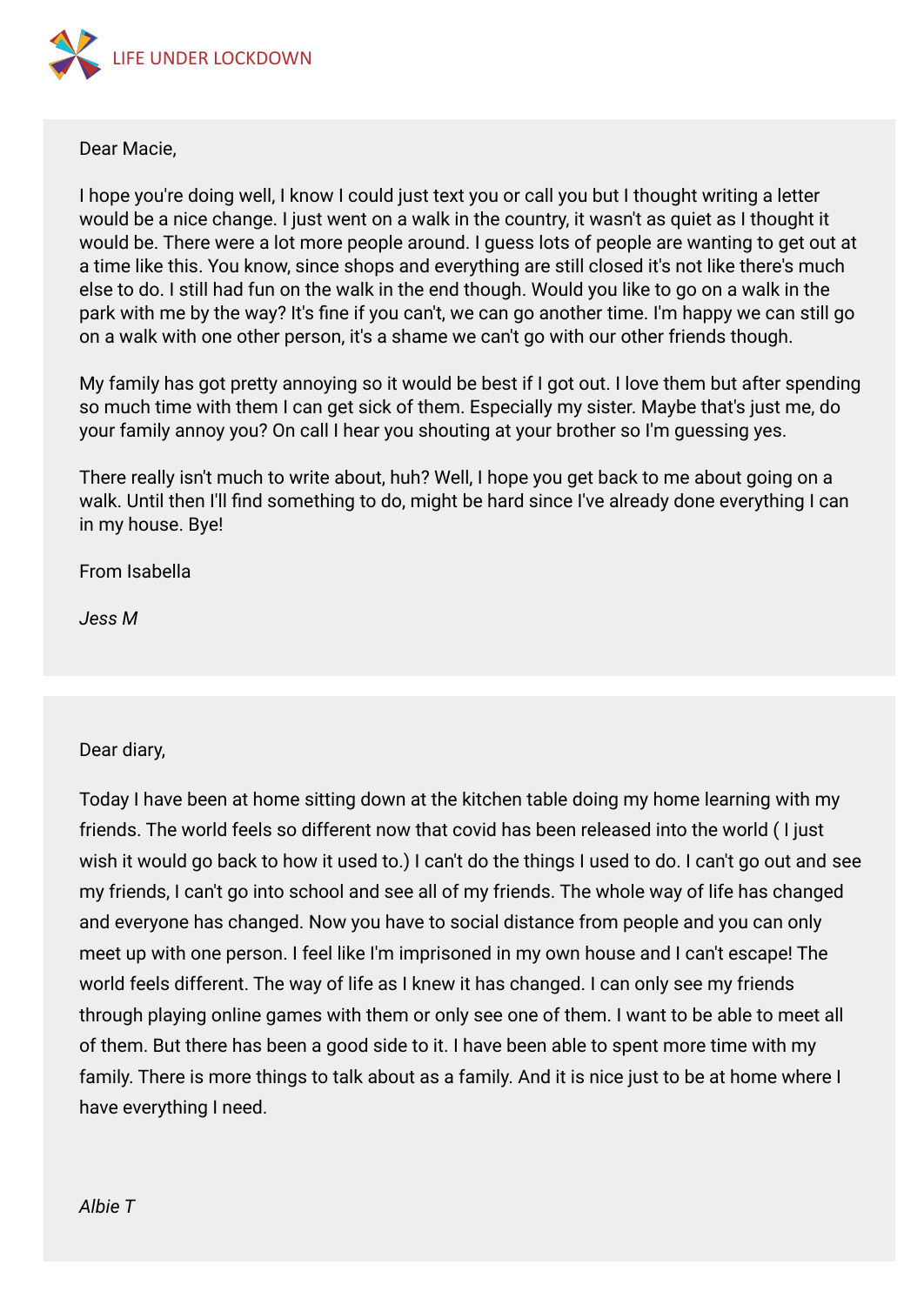

I lie in bed, Motivation non-existent, My mind crowded with pointless thoughts, Wondering when the pandemic will end, This endless abyss, This bottomless pit, Lonely, Alone, Deserted, Stripped of my day and my month and my year, Trapped amidst the rest of society, My life is insignificant, Unimportant, And life seems meaningless

*Leila F*

# It's scary.

Nowhere to go, no one to see, I feel like I have become a hostage inside.

On a day like this people flood through the town faster than speed.

Go out, stay in, they all say.

Classrooms empty, not a human in sight. Shops gone.

But there is one place that people go flooded with people old and small. Hospitals.

Not enough beds to fill them all.

Will they survive? That's just for time to tell.

Jabs in their arms is a symbol of hope. How long will it be until it all reopens.

Our lives have gone into outer space.

All we do these days is copy and paste on machines.

Is my screen too bright? I forgot that meeting!

Pubs vanished.

Restaurants don't exist.

A life without facemasks wouldn't it be bliss?

*Liyla N*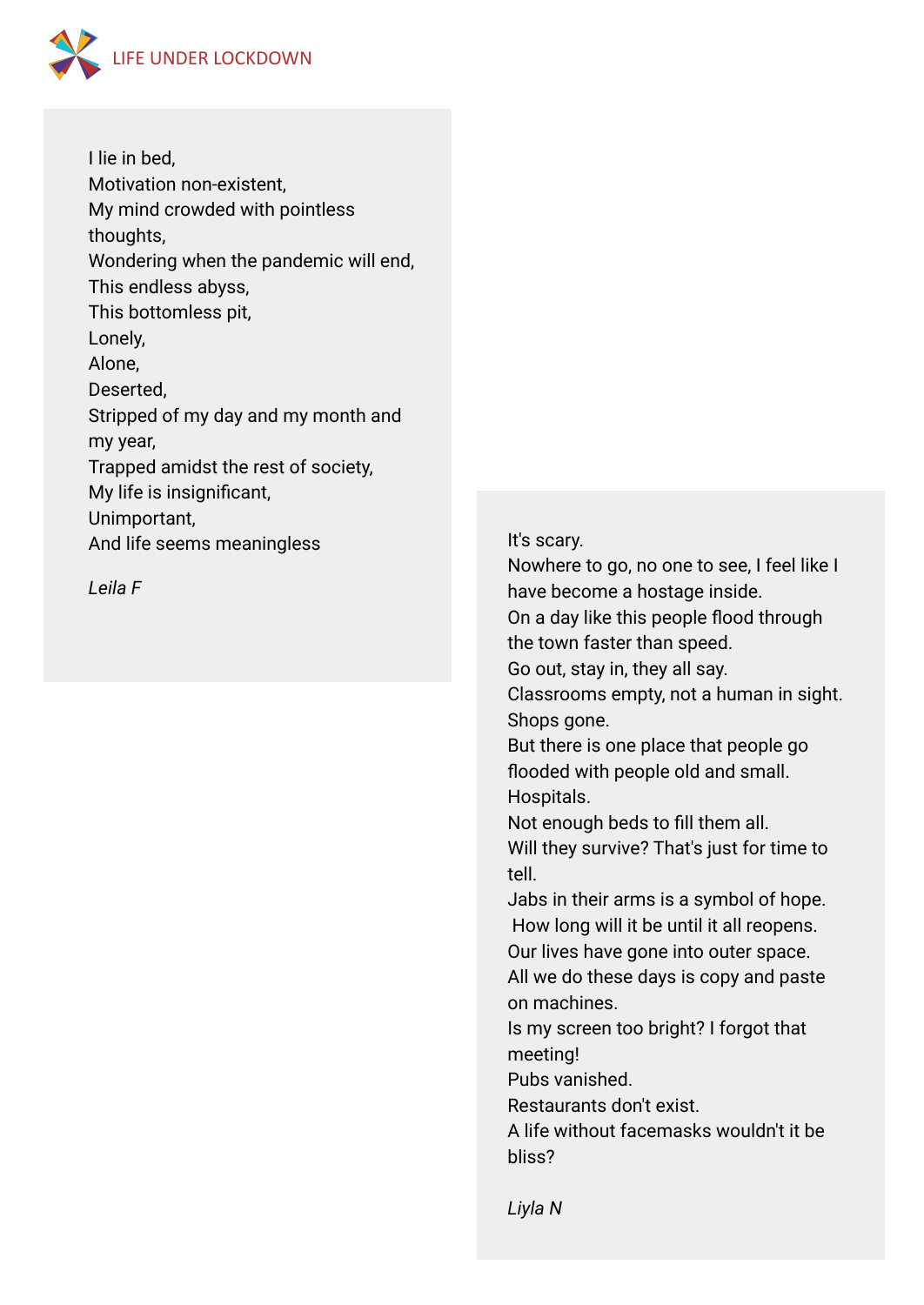

Another hour, another day, It's as if the entire world's just grey, Children are lonely, adults have snored, The amount of time I've said 'Mum I'm bored.'

Online school, virtual PE! It's all so boring just you see, Another announcement at 5 o'clock. Were finally getting out. What a shock.

*Imogen W*

Keeping up with school work is pretty hard, When it feels like the world's on Jupiter or Mars,

No friends to talk to, Nothing to say, When I sit by myself all day, Tried playing piano, It's difficult, I'd rather launch myself from a catapult, Clair de lune, Why'd you do this to me? Feels like I'm anything but free. Quarantine! Quarantine! We stay inside 'cause of covid 19, Quarantine! Quarantine! We do it 'cause of covid 19...

*Amy C*

Lockdown haiku

Not really feeling it, Not quite doing anything, Bored Bored Bored Bored Bored.

*Anon*

We are all stuck in lockdown, not allowed to go in town, wearing masks wherever we go, the rest of the year going by slow.

Doing schoolwork all online, using gadgets to fill up the time. lack of time and friends to hangout, causing many people to pout.

We've been in lockdown for a while, it's getting hard to raise a smile, everyone is becoming restless, if we go out we might stress less.

Less and less of socialization, also lack of education. Many people growing apart, when will high schools start.

Everybody is impatiently waiting, what will happen when things start beginning.

*Anya K*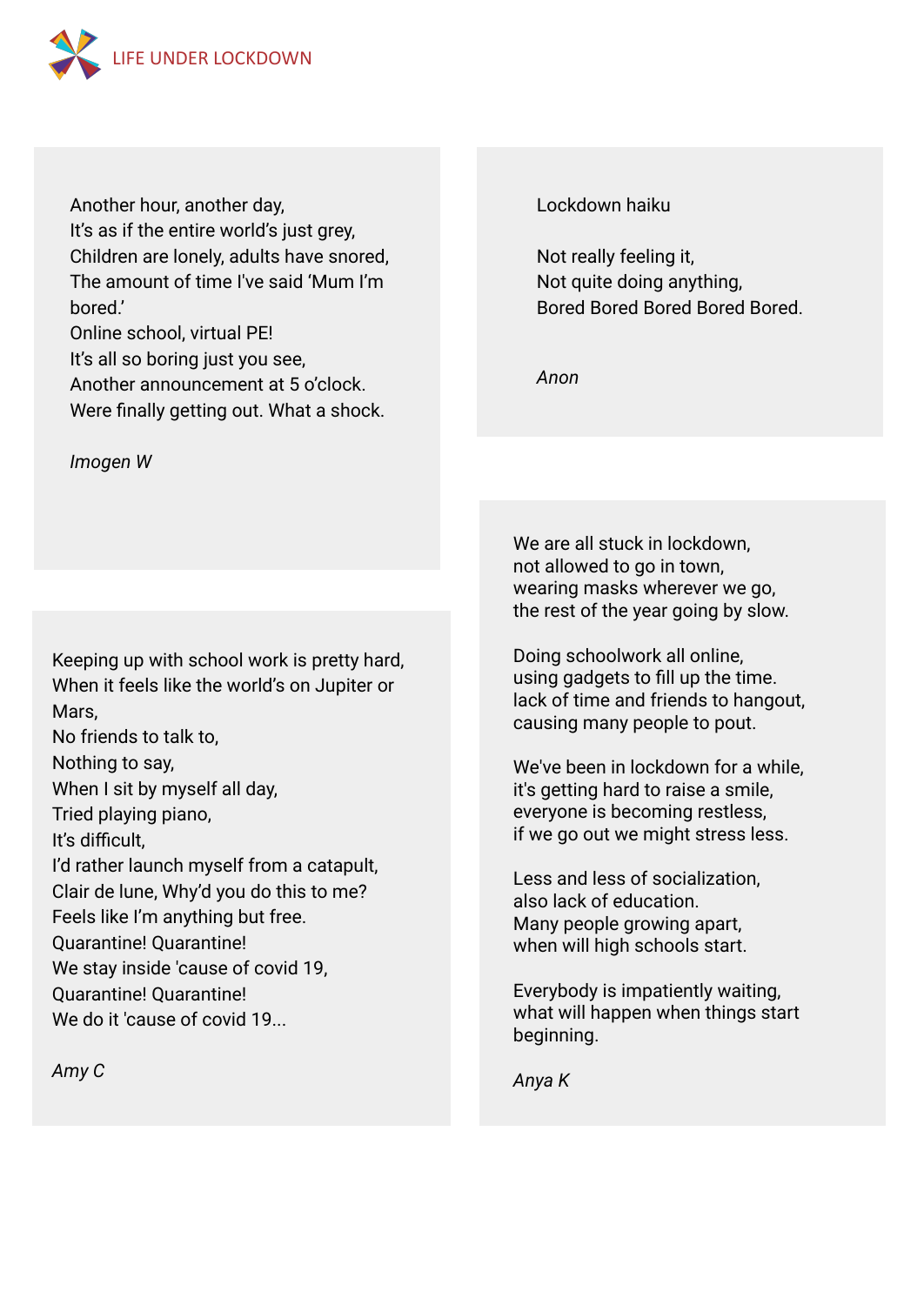

I yearn for the day, when my friends and I can just play

A packed stadium, a screaming crowd, all cheering for their team so very loud.

Eating Pizza and garlic bread at the Bull, laughing and playing sounds really cool.

Going to Spain on an aeroplane, to get away from the English rain.

Going wild in the aisle, filling up my trolley, spending all my saved up lolly.

What has this taught me; to enjoy every instant?

To appreciate a cuddle, seeing the family who are distant.

Being able to go out freely in the car, visiting new places and viewing the world from afar.

We all can't wait for the day, when this naughty virus goes away.

*Ellie D*

Hours spent looking at Instagram, Tik Tok, You Tube, Playing games,

Everyone's thinking it, When will it end? Most things are shut, And there are lots of rules.

Listening to music, Drawing a picture, Watching films, Facetiming friends.

School is at home, Google Meets, Google Classroom, Google Mail.

Going for walks outside, On the beach, On the Downs, At Devil's Dyke.

These are our lives in lockdown. We're getting bored, We're running out of things to do, We want things to go back to normal.

*Esme T*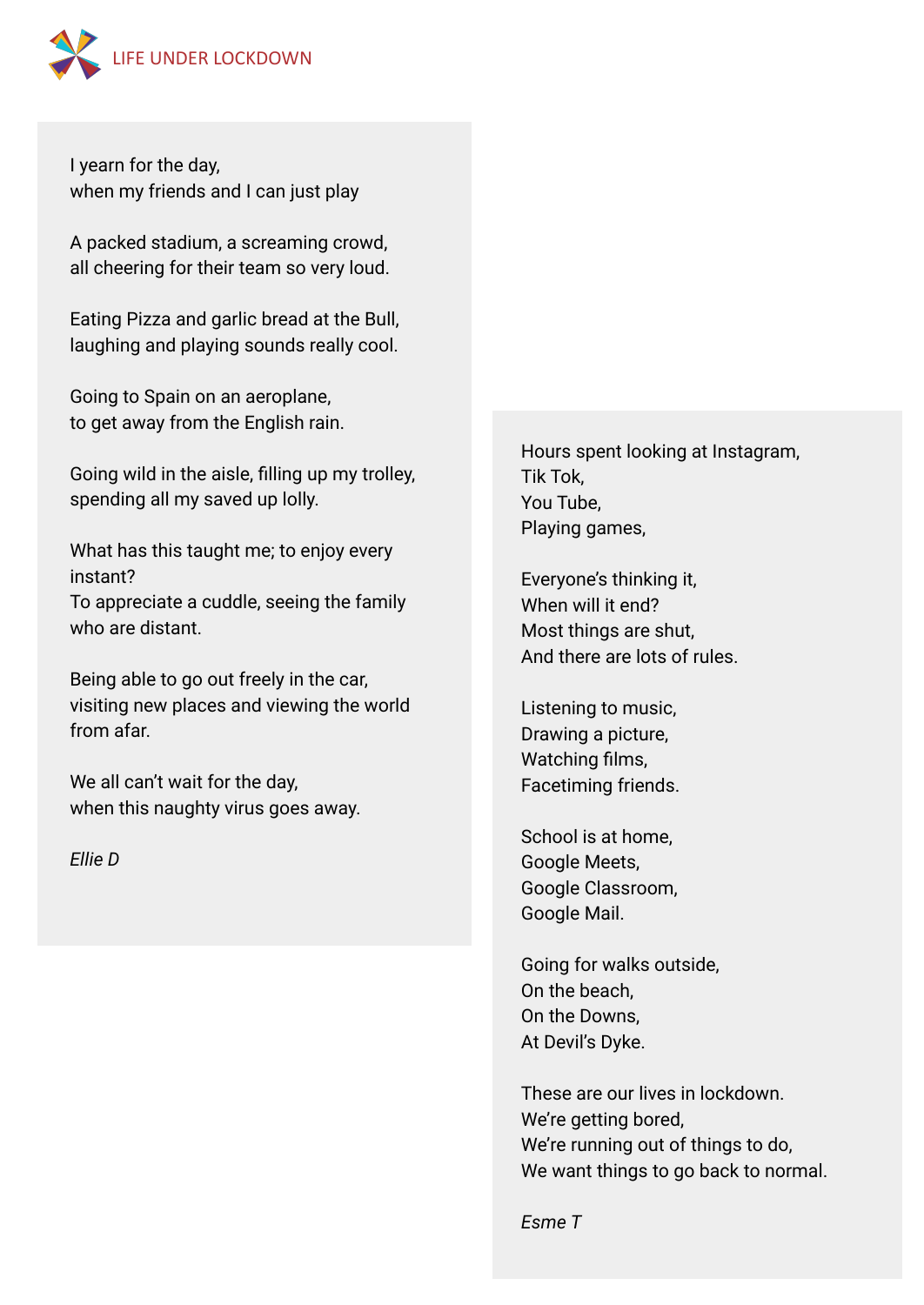

Using all my determination I stretched open my eyes, finding myself in a pool of sunlight. I stared at my clock in disbelief.

8:15. Oh great, now I only have 15 minutes to get dressed, give my rabbits food, eat breakfast, clean my teeth, set up my desk and chromebook for school and somehow be ready for my first google meet and 8:30. To make matters worse, I feel like my ears are going to pop as my dear brother is unfortunately practising his violin which is not the most flattering sound to hear at 8:20 in the morning. I'm starting to wonder how I could have ever sleep through that ghastly noise… I drag myself out of bed and walked blindly towards my chest of draws, managing to trip over several times.

Finally after many bruises and the killing pain of standing on 3 boys worth of lego in the hallway I tumble down the stairs and rush into the bathroom to clean my teeth. Somehow doing that without any bumps I hurry to set up my chromebook (as I had discarded the thought of breakfast years ago) for the first google meet of the day.

Logging on, I feel the most strange sensation. Something feels wrong. I shrug and press 'Join meeting.' I soon find out why something feels weird. As soon as I'm met by strange glances of the people on the google meet I know what I have done:my clothes are completely back to front.

*Amelie G*

#### Dear Diary,

Life is mainly the same everyday now. I get up at 8.00am ready to start school at 8.30am. It kind of feels like you're working in an office and you feel like you should be getting paid because it's so hard. I would rather be playing on my Nintendo Switch all day, playing my favourite games 'Fortnite and Minecraft'. I am now very used to lock-down, not like when it started and I thought it was the end of the human race. I was a little bit panicked, but either way I managed to get a gaming headset out of it! So basically every day is like a groundhog day; I get up do my work while sitting at the lounge table with my younger brother and sister working opposite me. Then after lunch, I finish school and go out on a walk along the seafront or to the shop with my Mum, my brother and sister; but my Dad is at work. Then I go home and play on my Nintendo Switch and sometimes Facetime my Grandparents, who are shielding. Also my Aunty lives very close to me and she lives on her own, so she is part of our bubble. I am going back to school next week so hopefully that means I only have one week of home learning left.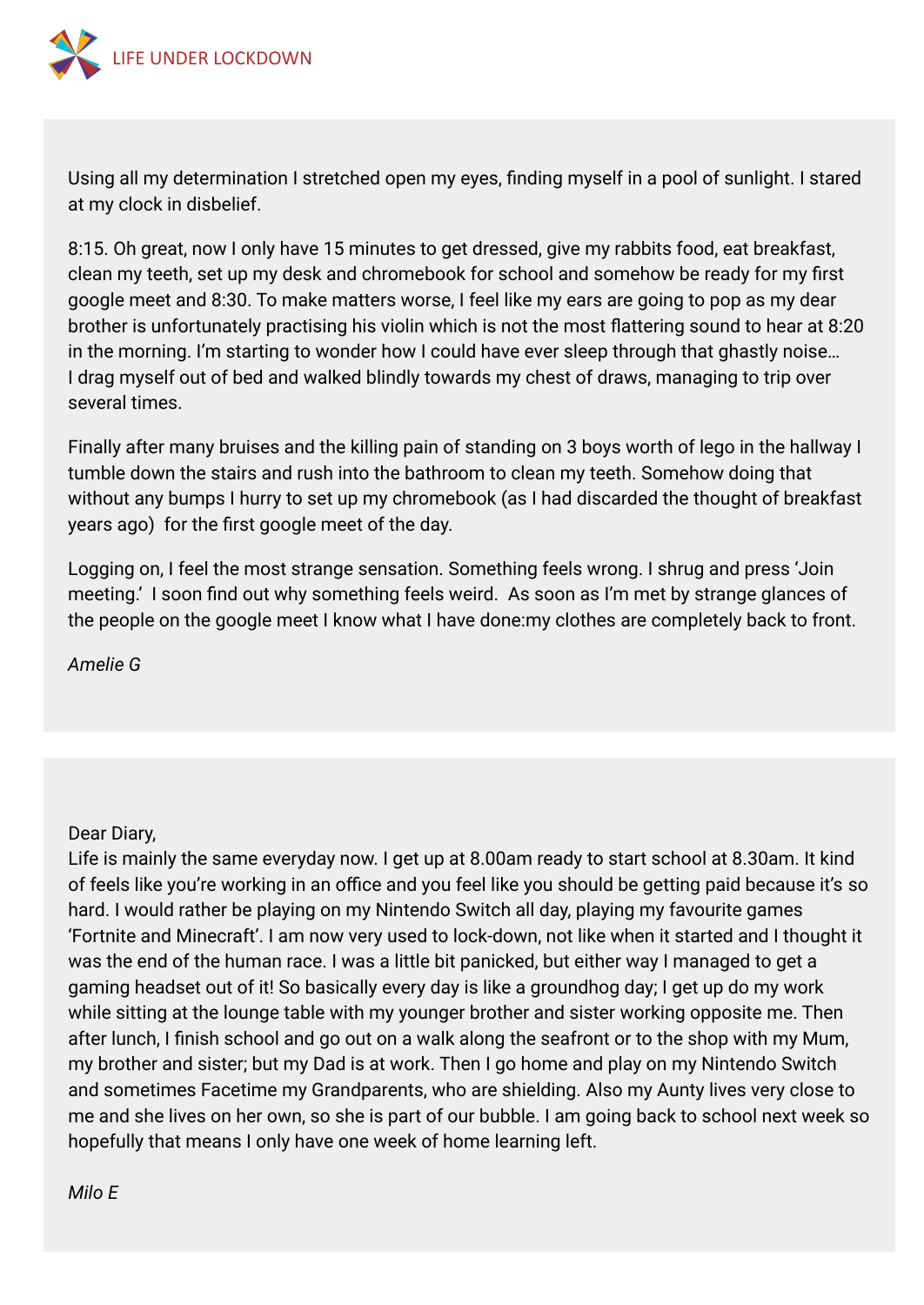

The door is opened, I step through. There is a light, its huge… what is it? I remember now, it's the sun. Something familiar fills my nose… what is this smell? I remember now, it's fresh air. Something swirls around me… what is it? I remember now, it's the wind. How come I had forgotten all of these things even though I had known them all my life? I remember now, lockdown. We aren't safe outside, that's why I stayed in the house, to get away from the germs. But how long have I been in there? A day or two? No. I remember now; it's been three weeks. That doesn't seem like long now, But it felt like an eternity. What day is it? I remember now, Saturday. Wait... I'm forgetting something else... what is it? I remember now, a mask. I pull the mask out of my pocket and put it on my face. The fresh air is gone. Now the air is stuffy and thin. I didn't forget this smell. Am I forgetting anything else? Yes. But what is it? I remember now, hand sanitizer. I take a bottle from my bag and tip some cool, gloopy, liquid onto my hands. Now they feel wet, and cold. I didn't forget this feeling.

I'm walking along a road now, I can see two other people. Both wearing masks. Both nowhere near each other. What was this road like before the pandemic? I remember now, busy. People didn't mind if you went near them. Now you're not allowed within two metres of other people. When was the last time I hugged someone? When was the last time I gave someone a high-five? When was the last time I got someone in tag? When was the last time I gave someone a piggyback ride? I don't remember that… I suppose you can't remember everything. But it can't have been that long ago, right? No. It was long ago… nearly a year. How did that happen? Where did all those days go? They seemed to fade away into dust. Will I even remember the virus in a few years time? Yes. I don't think anyone could forget… but what if there isn't a cure by then? What if it's like this forever? I hope not. I don't like masks. I don't like hand sanitizer. I don't like social distancing. And I definitely don't like lockdowns. But I don't like getting sick much, and chances are I wouldn't like getting the virus. So I have to wear masks, and put on hand sanitizer, and social distance, and I even have to go into lockdown. Even if i don't like it, I have to. To stay safe.

I hope that I forget this soon….

*Scarlett C*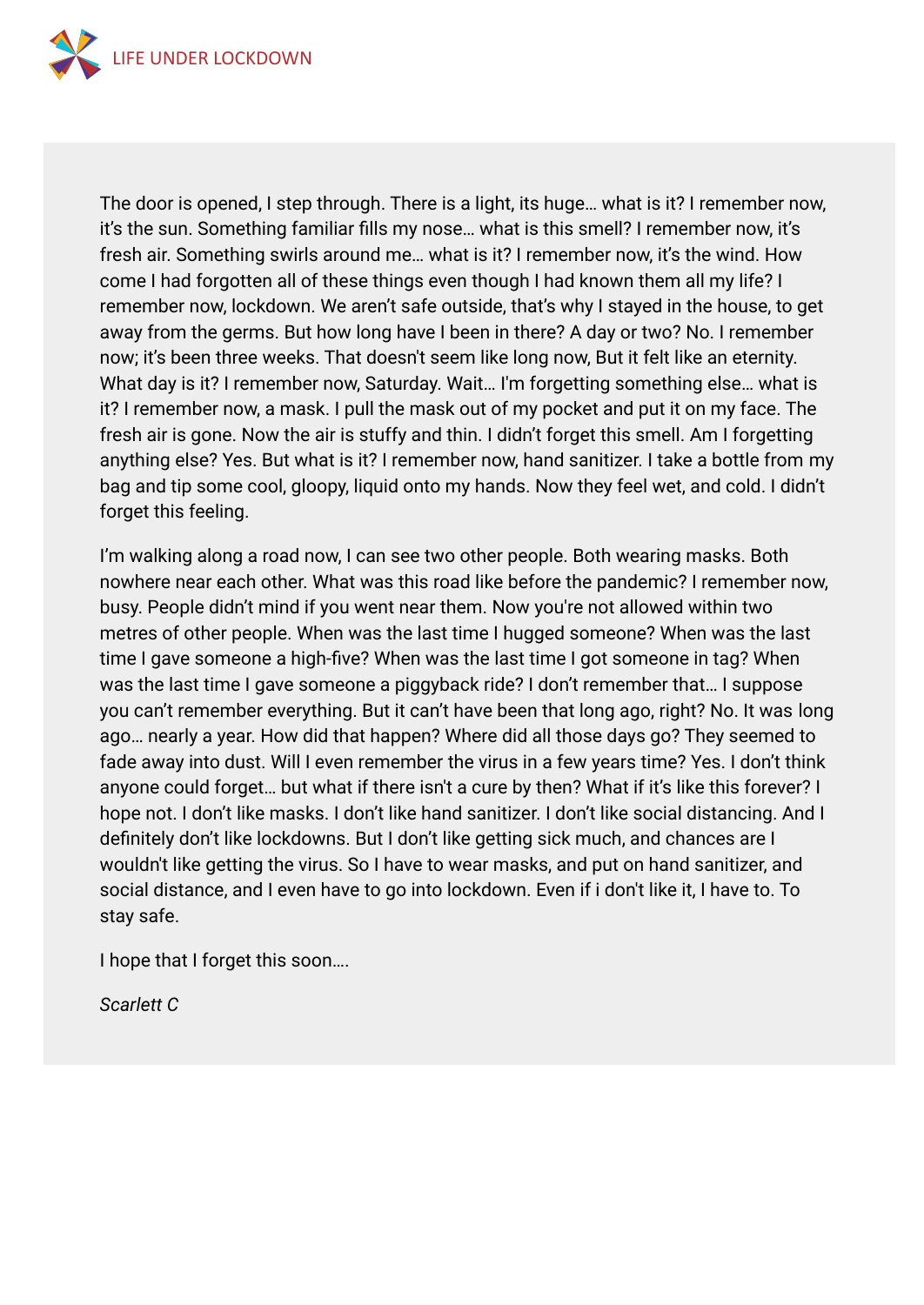

Life under lockdown 23rd March 2020 Life under lockdown People had never had this many worries

Life under lockdown Coronavirus entered Life under lockdown Masks and PPE entered

Life under lockdown The shops were closed Life under lockdown Everyone was enclosed

Life under lockdown Home learning began Life under lockdown The prime minister laid out his plan

Life under lockdown Stay at home Life under lockdown Nowhere for kids to roam

Life under lockdown Toilet roll challenges were the new trend Life under lockdown It was all "make do and mend"

Life under lockdown Test test test Life under lockdown Children were becoming pests

Life under lockdown Online school's out Life under lockdown A mini heatwave came about Life under lockdown Summer summer summer Life under lockdown Was this all over

Life under lockdown Real school's back Life under lockdown Lockdown's back

Life under lockdown Second peak Life under lockdown It was all bleak

Life under lockdown Christmas and winter Life under lockdown Would things get any better

Life under lockdown Lockdown 3 Life under lockdown Would it ever flee

Life under lockdown Vaccines are here Life under lockdown The end still wasn't clear

Life under lockdown Boris and his roadmap Life under lockdown Everyone wanted it to say "That's a wrap"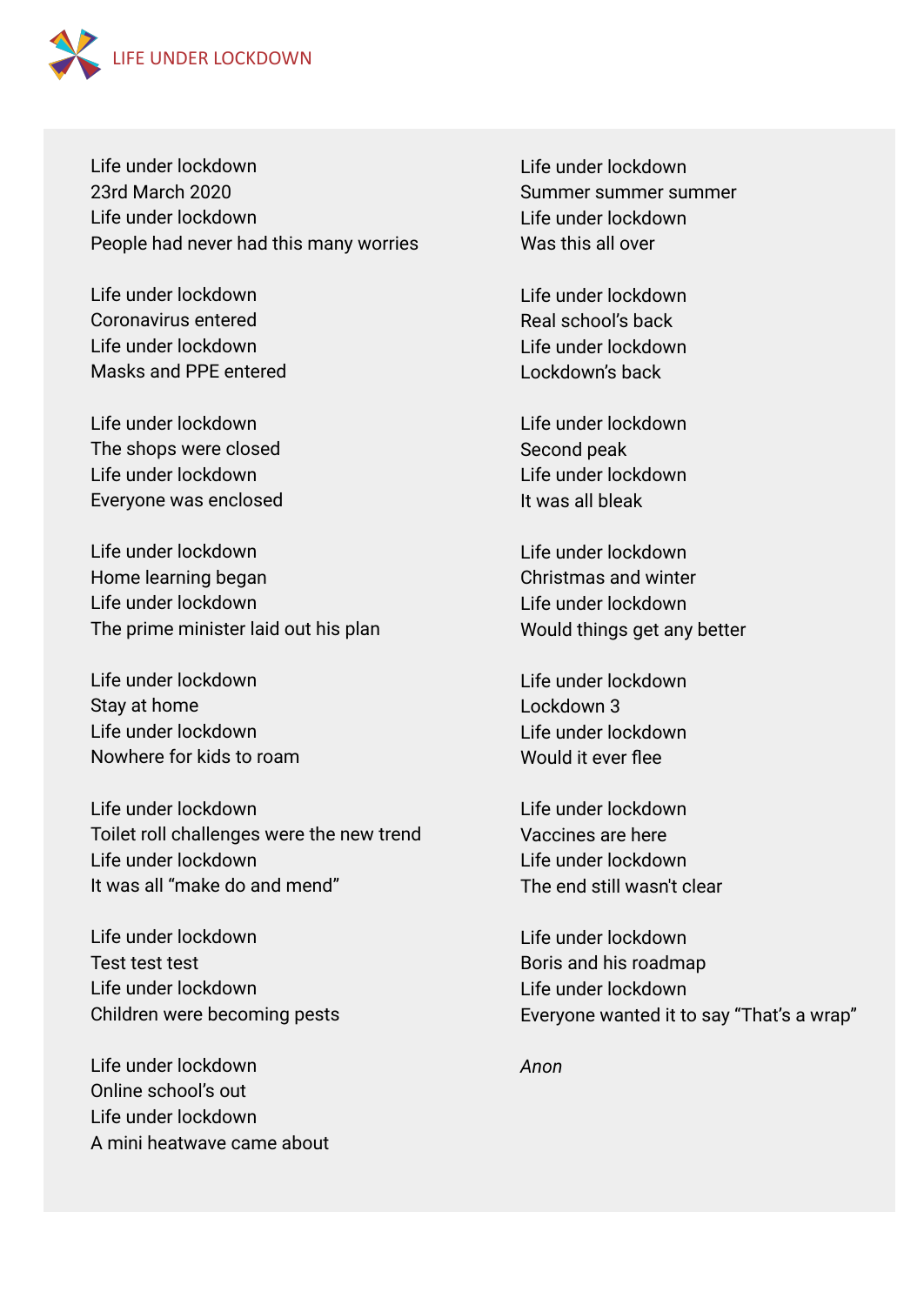

Coronavirus…

Maybe it wasn't the first two cases on the 31st of January Maybe we weren't as 'careful' as we could have been Maybe we knew there was nothing we could change Only lots of things could have been changed Either way something drastic happened Something that will forever leave an impact on thousands of lives The people we will never see again We zoomed in at society where some individuals were above others But difference brought us closer Difference moved us forward in how we treated others and In how this world had seemed to be formed Maybe all that was caused by a pandemic Something that could affect anyone Any class, any race, any ethnicity It didn't matter to a virus It could put everyone's life on hold if it so wished And so it wished The economy came to a stop Many businesses closed down yet new ones managed to blossom We managed to give each other hope Pulled each other through tough times And even though it isn't over yet it will have made us stronger 'better' people

*Erin G*

Lockdown has been hard. Everything has gone up in price, my friendships are on strings, and it's gotten harder to think about anything but Covid. My stress levels have gone through the roof, my computer's been on the fritz, and the only thing keeping me together is the hope of normality. Masks hurt my lungs, distancing hurts my brain and sanitation hurts my hands. I don't want it to be like this. I want lockdown to end. I want Covid to end. I want to get out of my house.

*Luca D*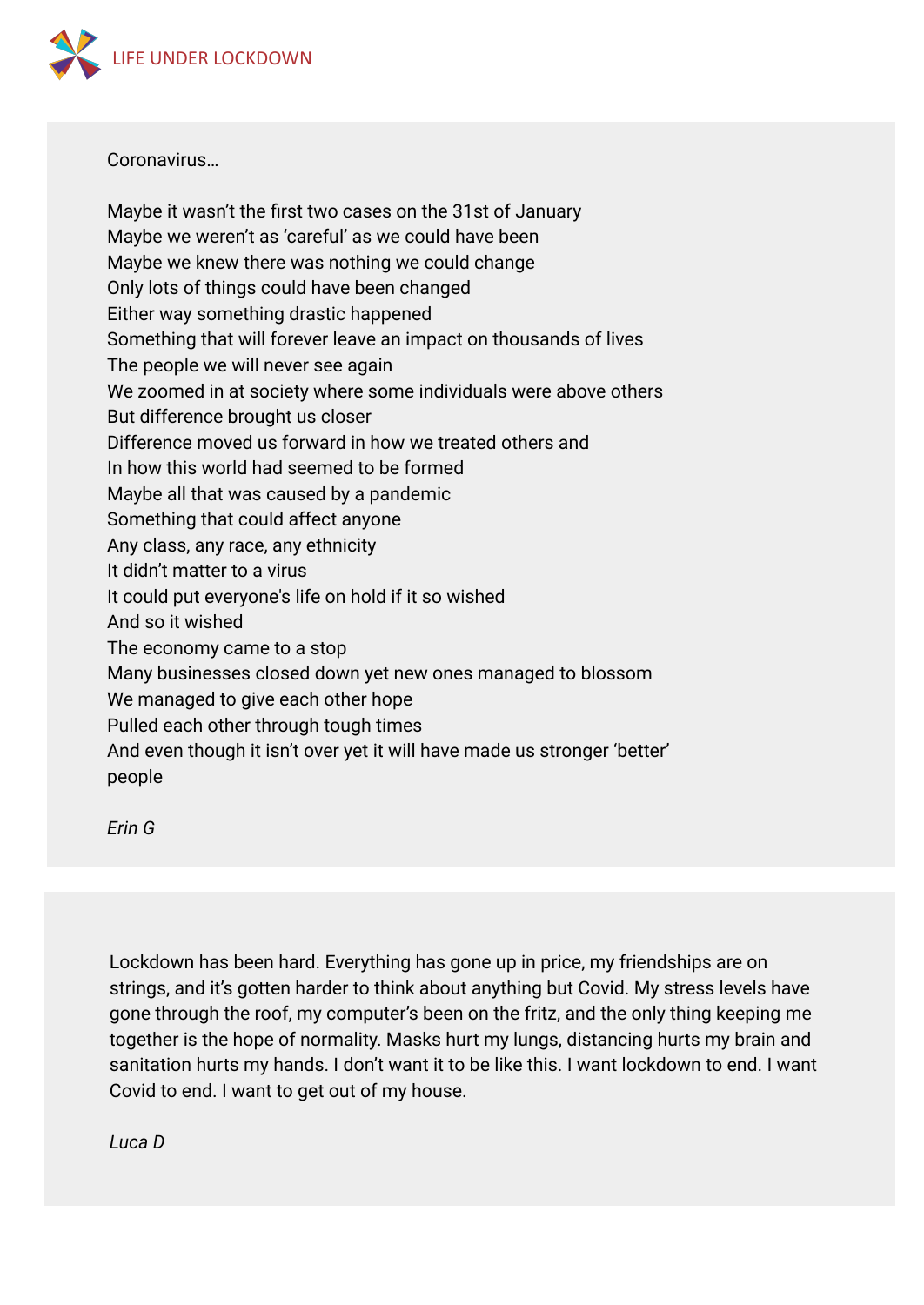

March 2020, in Brighton, where we lay our tale A sudden outbreak leaves us dead or frail The air is no longer safe to take in And a twisted series of events slowly start to begin Hospitals fill up very quickly indeed A spike in vulnerability to those most in need A year this March of strife and toil Let's wait and see how things uncoil

*Olivia H*

Blindfolded and put in a locked box, Afraid that we're going to crash into the rocks, No-one can hear our weak cries for help, Just wait a few months and this crisis will be dealt With, There's a gap in the door, we can see a way out, We gave up too soon, The small box becomes a cocoon, Scrabbling and clawing, trying to get out, After months we wonder, "Can we get out?" Finally we see the light at the end of the tunnel, Now we are walking to the end of the tunnel. *Lola G--D*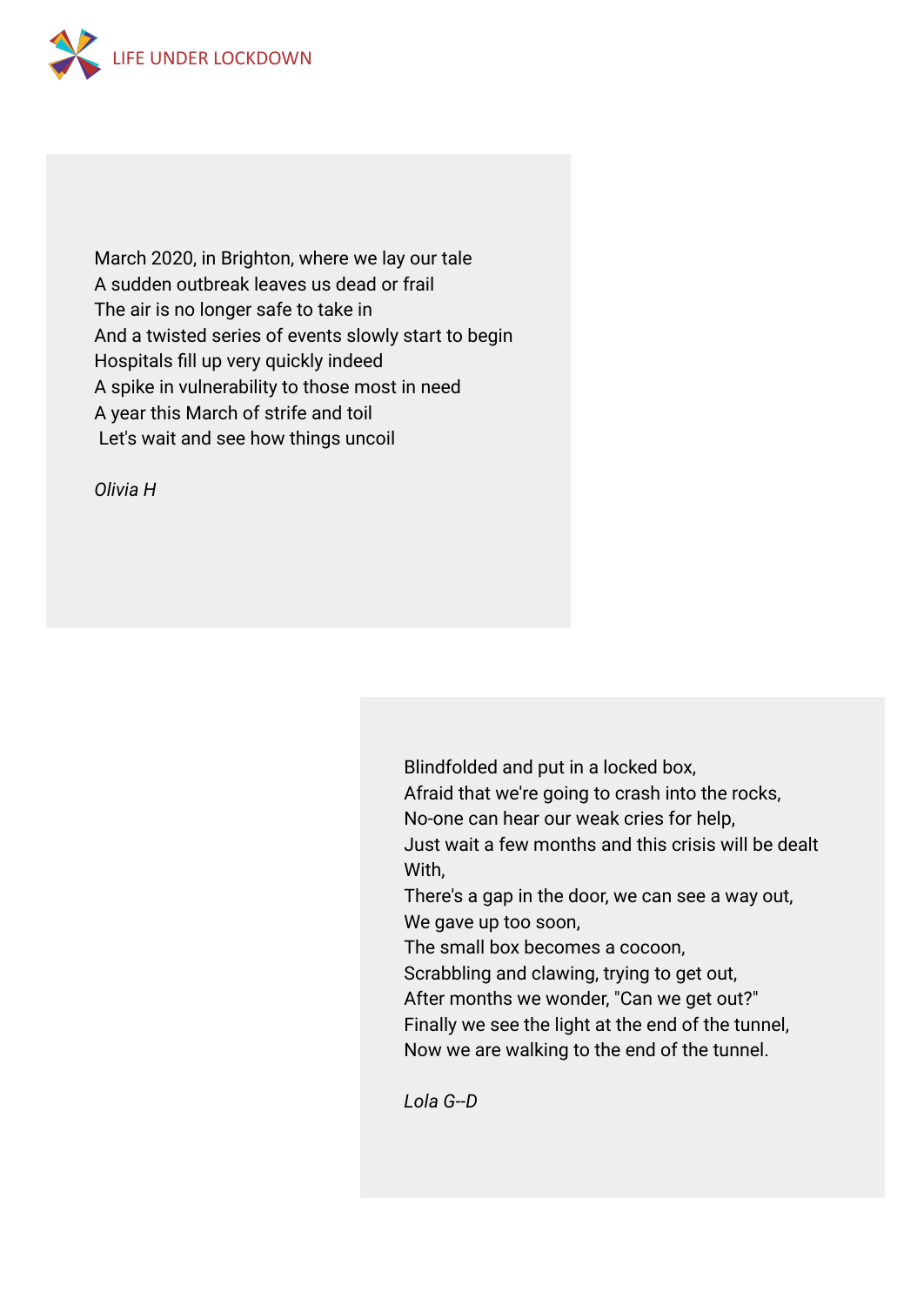

Safety Protection Light Soft Pattern Essential Me: Oh, I almost forget you! FM: Rude! I'm essential now! Me: At least you're pretty. FM: You should have seen my ancestors! Most people were scared of us! Me: If I say I have sensory issues, am I excused from using you? FM: In theory, everyone should use me. I am for your protection. Me: Aargh! Claustrophobic and soggy, shielding my view. FM: Loop me round, lift me up! Let me get close to your skin. Me: Who would have thought? It's so sci-fi! FM: You didn't think it would be you, did you? Me: No. FM: I get sweaty being here all day! Oh, we're going back home now.

*Matilda B*

'We are all in the same boat!' people say, but I would disagree. There are so many different sailing crafts, all upon a stormy sea. Some sail on ocean liners in comfort, style and ease, relaxing on their balconies and sipping their G & Ts. Some speed along swiftly in their fancy motor boats as if everything is ok, with little care for motor crafts which may get in their way. Some struggle on their battleships where nothing seems to go right, endlessly preparing for the next relentless fight. Many huddle in their fragile lifeboats and pray that they'll be saved, hoping and wishing for a calmer sea and fearing every wave. Some drift around on their flimsy little rafts, they barely stay afloat, they're praying for a change of luck and chance to board a boat. So whilst you're on your journey, to a safe and calmer spot, look out for fellow sailors, who may need some support.

*Honey-Rose S*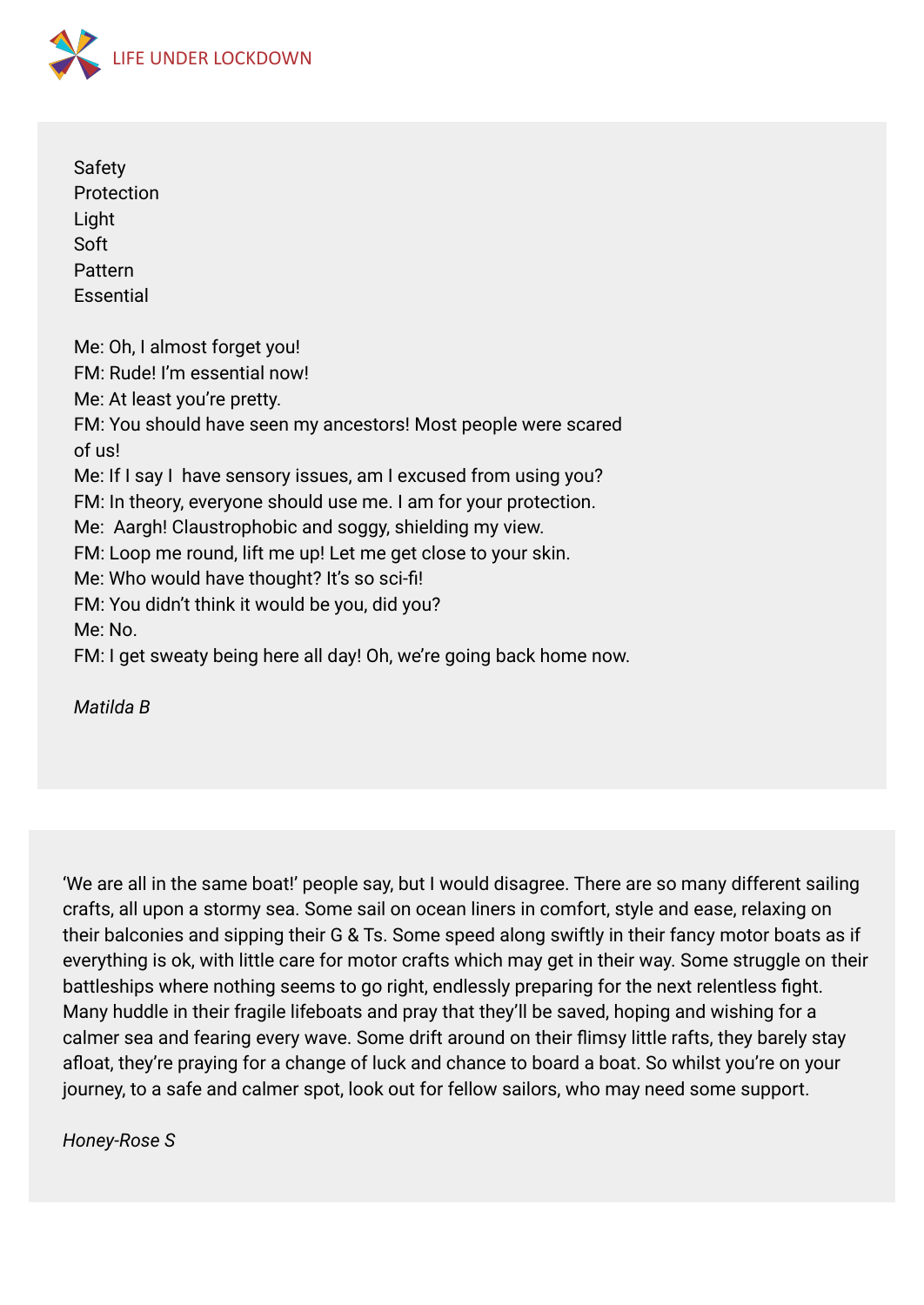

Some of us must stay at home And not go out the door Some of us are working Like we've never worked before

Oh Boris! Why've you caused me Such a lot of trouble I really don't know what to do With this flippin' 'social bubble'

Lockdown's like a tunnel And we're nearly out the end The vaccine is the light and the masks are the new trend

Even though we're locked inside We learnt those new names quick Captain Tom, George Floyd And PE teacher Joe Wicks

Corona, corona. What have you done? We missed our holidays You ruined our fun!

*Mia W*

2020 was one of the hardest years, With lots of baking, crafts and tiers, We found ourselves staying at home a lot, Which was particularly hard when it was hot.

Captain Tom raised thousands of pounds, By walking 100 laps round and round, He sadly died a few weeks ago, Whilst we were still holding our rainbow. Stupid, Stupid Covid, Please leave us alone, I'm getting really bored and addicted to my Phone!

I want to go on holiday, Far Far away, Somewhere where you won't be mentioned every single day.

With the vaccines in full swing, We know it's a good thing, It's coming to an end and things are on the Mend.

*Phoebe R*

Do you remember? Normal life? Life before it. Before it came, emerging from the depths of hell, the jaws of Satan. Do you remember? I do. Walking along the shore, my toes sinking into the golden sand. Feeling every grain; sliding between my toes, the sun's warmth spreading through me. Its brilliant fingers bathing the world in an amber hue. The gentle lap of the shore, back and forth. The water like liquid emerald, glittering in the sunlight. I remember. Do you?

*Miller M*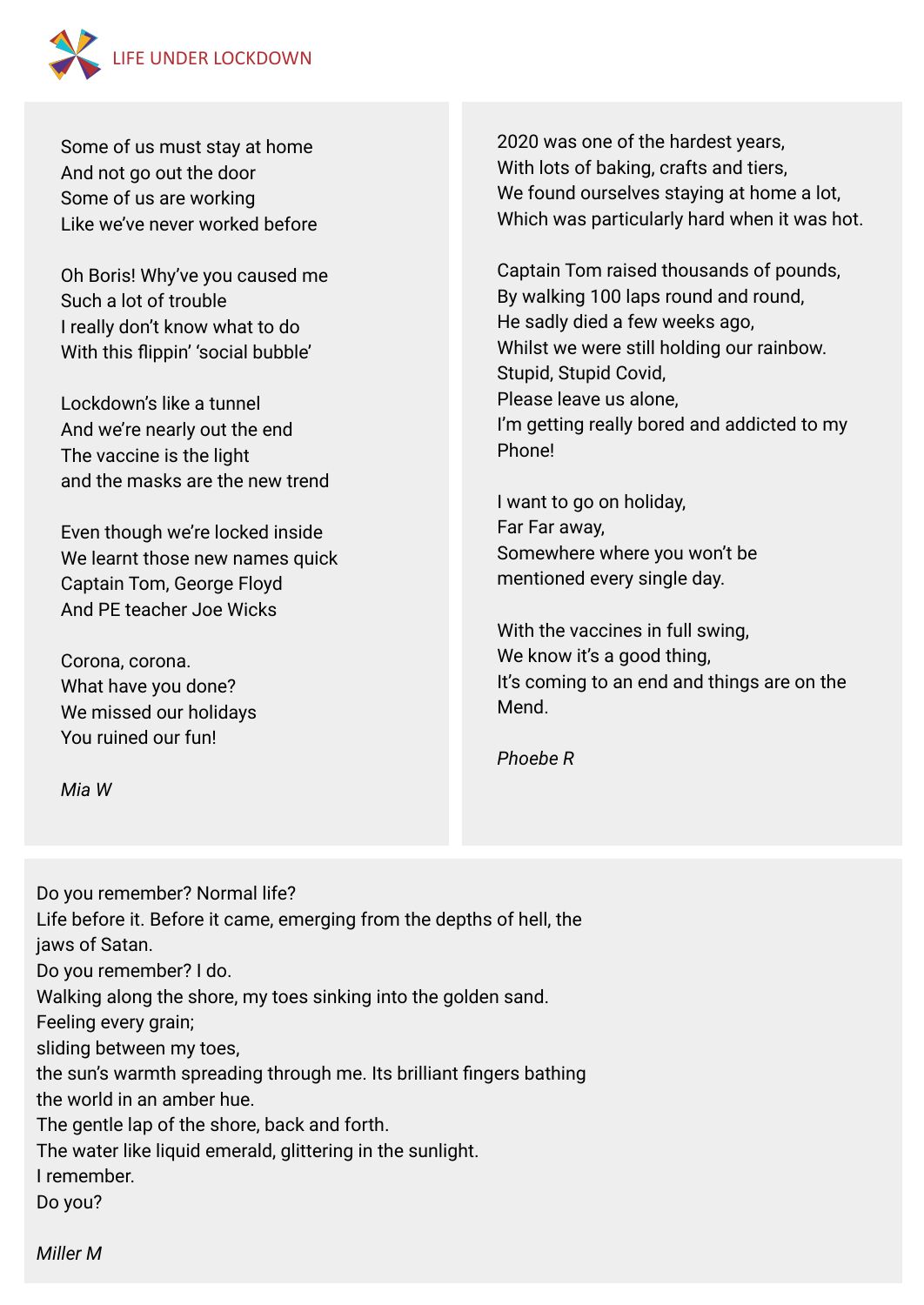

Dear future self,

What is it like in the future? I bet you don't have to worry about social distancing and wearing face coverings anymore. I had been homeschooling for weeks and I just went back on Wednesday; you won't understand the strange feeling you get when you finally meet twenty new people that you were on google meets with but never actually got to see. Nevertheless, I'm glad to be back. Not long ago, me and my whole family had Covid - it was my youngest brother who developed symptoms first so we got him tested just in case. In the end, it came out positive so we all got tested and we were all positive as well. However, I was the only one without any symptoms. I wonder if you will ever have to spend two weeks confined to your home and not being able to leave at all. Because I have to tell you - it wasn't fun :( Anyway, you've probably got other things to do but just one more thing: have you got any spare toilet paper stored away (you know - just in case).

From, Maria

*Maria M*

#### Hello diary, morning diary, Hi!

Anyways, I woke up to the oddest thing! There was nobody around me! Nobody would come near because of this thing called '*Social distancing'* and because 'Boris said so.' Who in the name of Jesus' bacon is *Boris*? Never mind. He just appeared on the TV. Is that hair or a wig or hay? Anyway. I couldn't even go and get my daily burrito because the corner shop was shut! What is this, a zombie apocalypse? Anyway I guess I should head home. Life don't make sense anymore! I guess we'll just have to wait for hay-hair's next speech.

Fast forward one year! **EX** 

ARE WE *STILL HERE? Still* here?! It's been an entire year and this supposed *Boris* can't work out how to stop a virus <sup>3</sup>? Hopefully we'll all be micro-chipped by another supposed *Bill Gates*? That's what my friends told me over a *ZOOM.* Others told me I won't get mine until about April. I hope it's not an April fool joke. Would be quite funny though? No? Ok. That brings us to now!

*Ben B*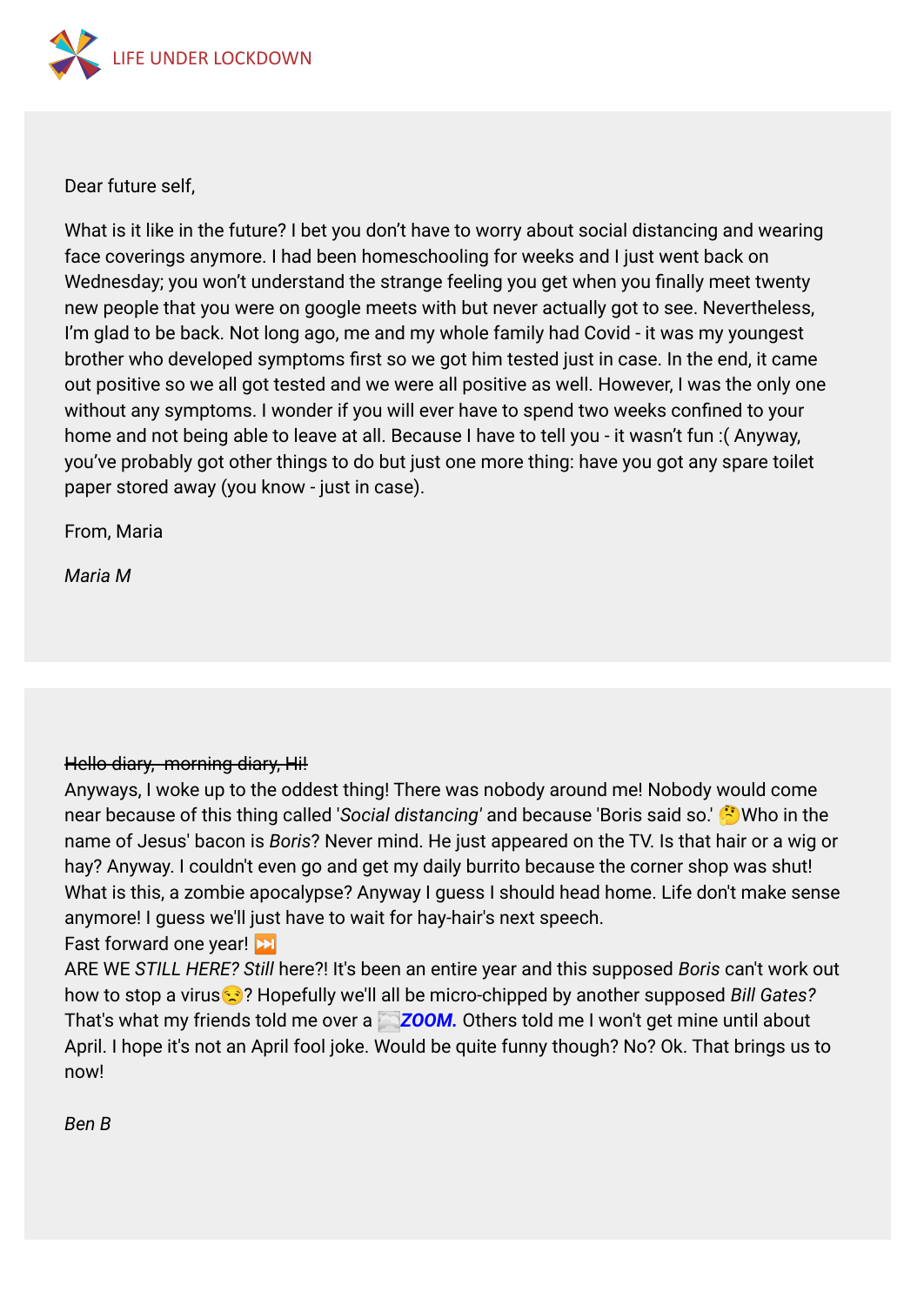

A world of virtue caught unaware, Taunted by a pernicious nightmare, Locked inside for the foreseeing future, The loneliness hung like the cracked frame of a picture.

We thought it would be over by the month of May,

They said it was like the flu, and would soon go away,

On the 26th March the government finally took stock,

As lockdown was announced, at 8 o'clock.

Rules have not always been crystal clear, About who we can visit and who to not go near,

We follow the quidelines and correctly obey. Because a wave of harsh fines will come if you don't stay away,

Normality, freedom and even lives, COVID takes all of these things and it still thrives,

Feeling sad, down and low, When will this end? We simply don't know.

Masks make faces barely readable, Some items are not always available, Make sure to stay six feet apart, Because hospital admissions are off the chart.

Isolated from family and friends, Stuck inside until the crisis ends, Wishing that we could turn the clock back, Because this is a life with no colour, only black.

Loneliness is an invisible fear, It's that overwhelming feeling of not being here, Feeling lost within yourself, Feeling like dust on a shelf, It cannot be described, As it is just so vast and wide,

Building confidence is like building blocks, Step by step your mind unclogs It seems so clear, Yet still is here, Clocks will tick 'n' time will turn, Time slows down loneliness burns,

Taking that leap of faith, Reaching out will seal your fate, The view on the other side, it drains your fear, That satisfaction of finally being here, Your safe place, An incredible space,

Whoever you are, persevere, Don't be afraid to combat that fear…

*Alexander M*

 *Isobel B*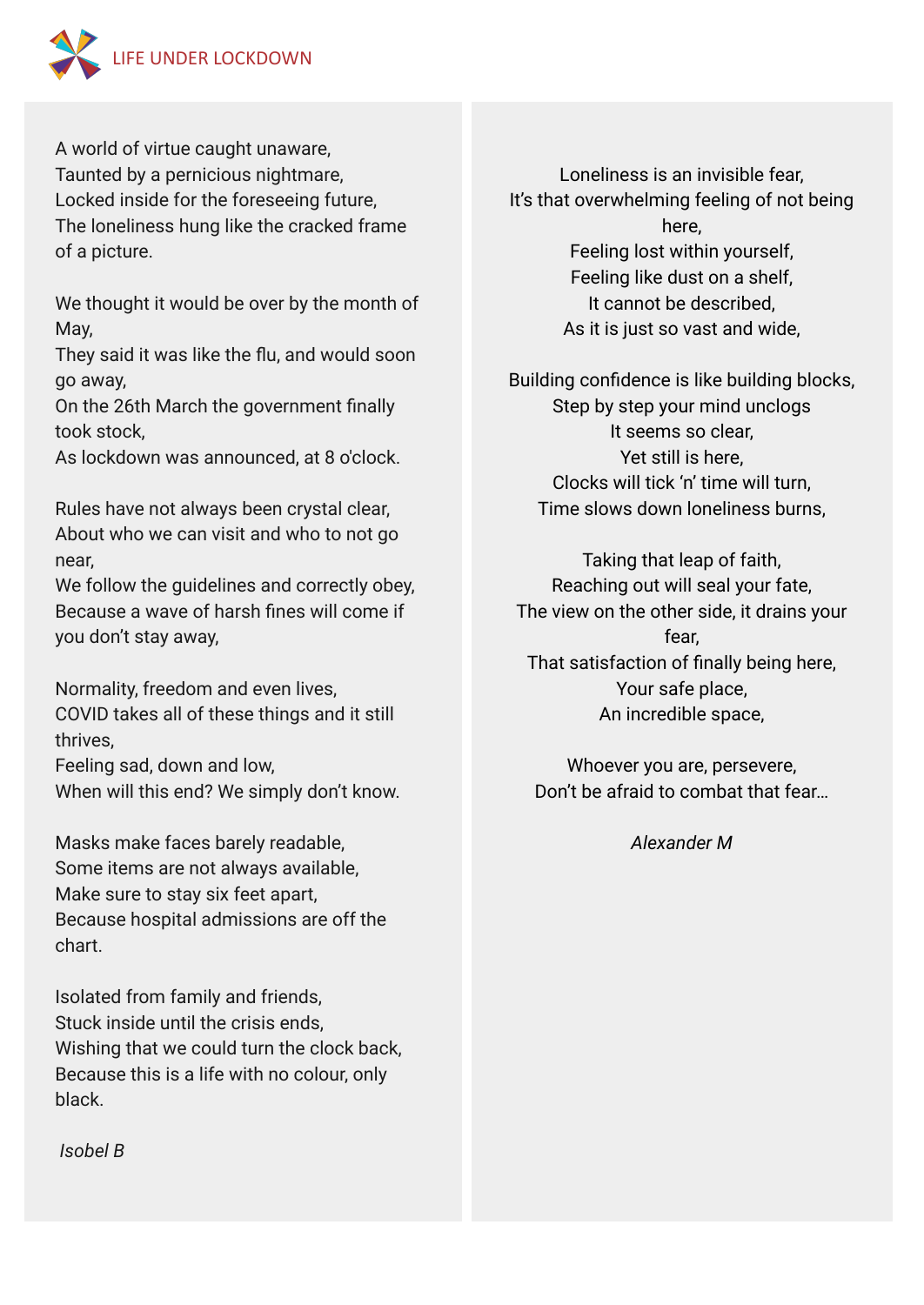

I started off in March 2020 overwhelmed that we may all be dead by the end of the year, and suffered an untypical panic attack on a motorway during which my sister had to call an ambulance. But then it appeared we maybe weren't all doomed and the sun also seemed to come out permanently.

I was surprised at how much I enjoyed being with my family all the time, especially spending time with with my daughter. After her school work we'd often go on long cycle rides or play tennis - the courts were closed but we found car parks worked well in the meantime!

When it was warm enough to swim we discovered the river at Barcombe Mills and probably spent more weekends there than on Hove beaches. I also loved how quiet everything became. We look over a busy square and early evening I'd often sit reading on our balcony and it was so peaceful in comparison.

Winter lockdown has been harder but again has got us into new things - we now walk about three times a week up Newtimber Hill on The Downs. It's only 15 minutes drive away and a nice alternative to the packed promenade.

All in all though, lockdown can be summed up for me as a feeling of enormous gratitude at small positives. I actually think it's rewired my brain and I really hope it continues beyond it!

*Julia B-W*

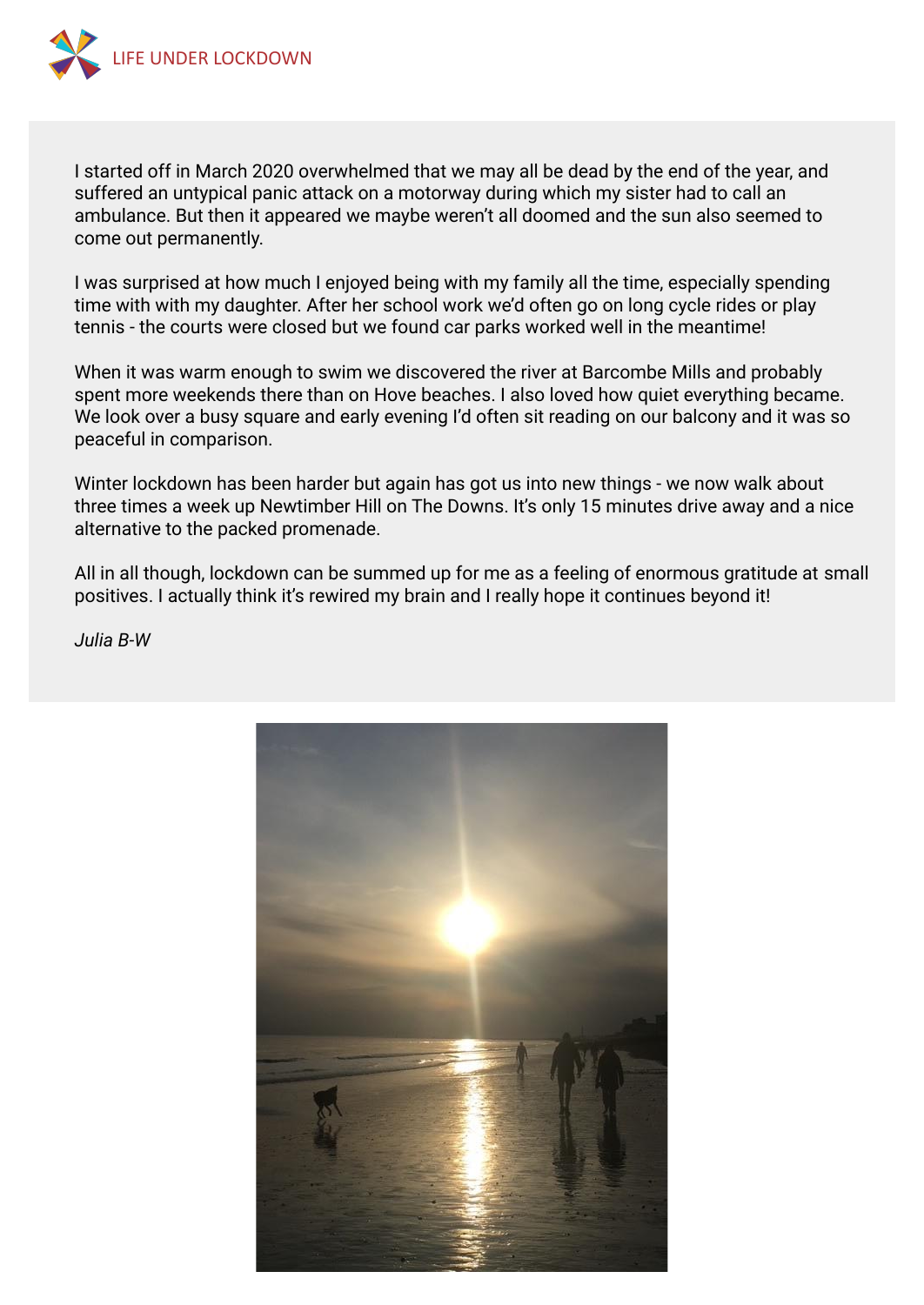

the lives that fell astray the hours that have disappeared the ones we have become distant to the people whom we used to know, no longer get a hello what shall we do in such a time? are we ought to sit here like puppets? the world is off its leash but will it heal overtime? this shall be saved as an unsolved puzzle.

what shall one do in such a time? stay rooted? stay fixed? stay safe? or shall we go out, take risks, and be unsafe? yet no one shall bravado

we all share different emotions some good..yet some not and some are yet to be discovered some keep it hidden and some express themselves in numerous ways

if i were to say i was alright during this mess shall it be incorruptible? i should think otherwise the families that beared suffered they shall be the strongest of them all

in loving memory we shall keep them all never forgotten and always loved shall remember this time in history for many years we shall become heroes who lived through the hardest of times

the lives that fell astray.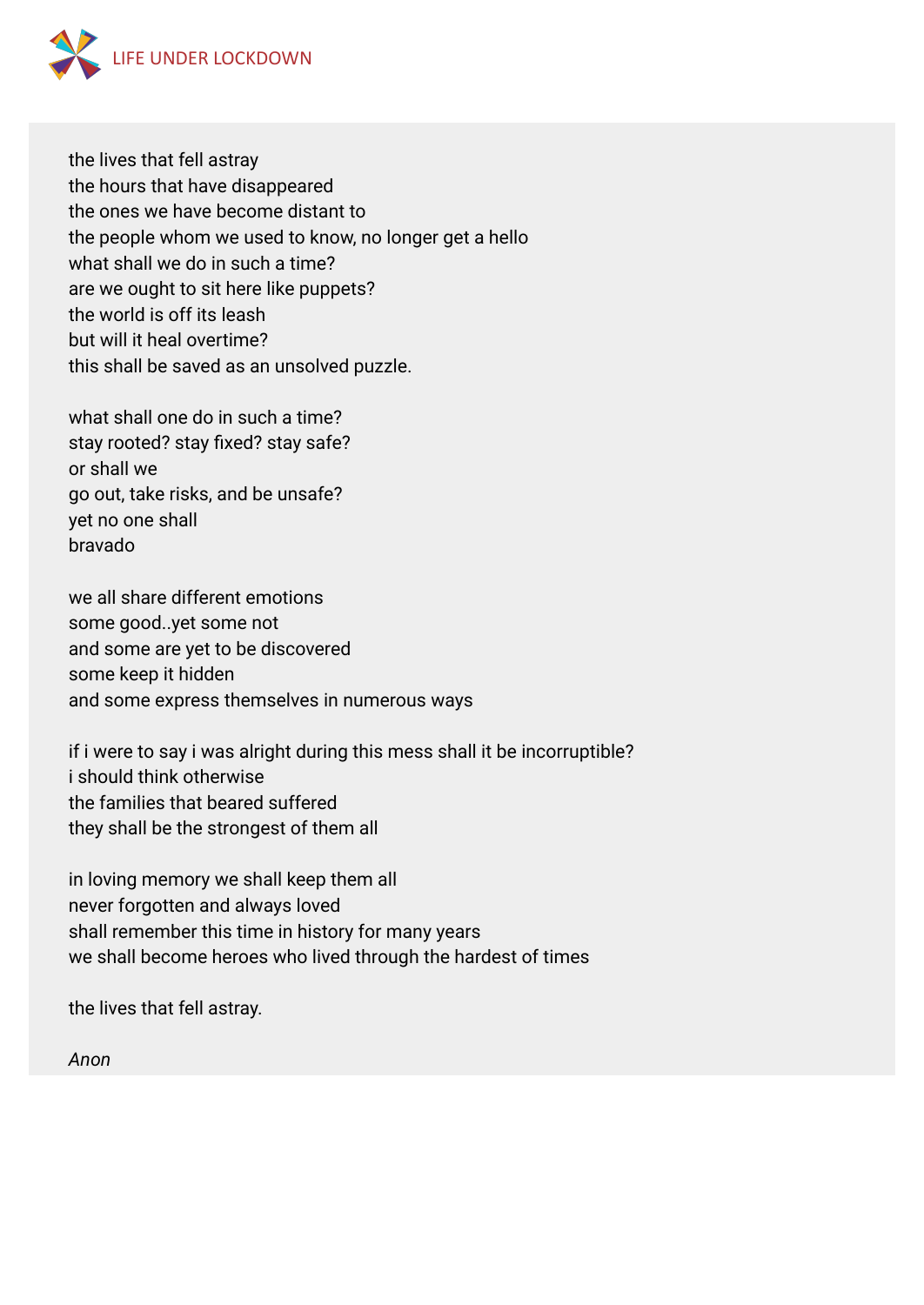

We were all in it together, all in the same boat - but were we? People who looked like me were more likely to be front line workers and, whatever their status, more likely to die. My children's cancelled public exam results were more likely to be estimated down by two grades than they would actually have achieved. People who look like me have lost more jobs and been negatively financially impacted at higher levels than any other group.

I listened to people talking about enjoying making sourdough bread, learning new languages, loving not commuting, or discussing how they'd spend all the money they'd saved on fuel and lattes. I thought about the children without access to technology, the increased mental health fragility and an acquaintance who owns a portaloo company. Despite the loss of festivals, business was booming. Within a month of lockdown beginning, they'd provided sanitation services for several police forces dealing with a spike in domestic abuse linked homicides.

Then the world replayed the 9 minutes 29 seconds it took for a police officer to nonchalantly snuff out the life of George Floyd. Perhaps it was the pandemic, but despite the killings before, despite the systemic, historical discrimination and the lack of diversity and inclusion in organisations that allegedly champion diversity and inclusion, this event, this murder impacted. People across the world shook off their blinkers and noticed. For me, a lifetime of facing microaggressions and racism flooded to the surface and the weight of living with a burden of not talking openly about my reality, behind the middle class, degree educated, professional career facade, lifted.

That All Lives Matter should be a given, but it is not at present. In this pandemic year, I have left a job and moved into another, supporting organisations that genuinely want to create a more equal society.

*Melanie Anning #BLM*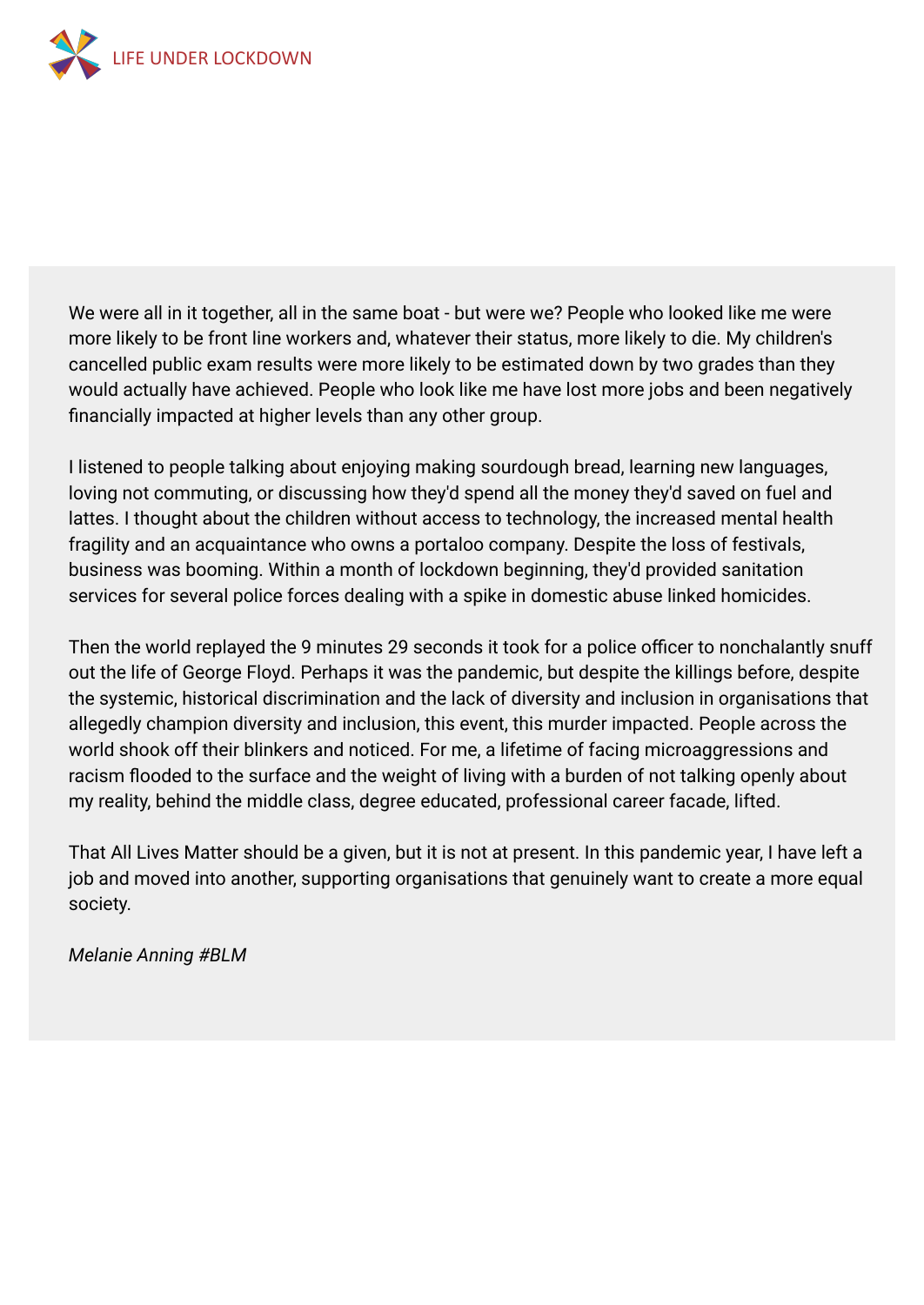

#### **My bedroom smells like a pot noodle.**

I set my alarm for 7:30- that way I'd have plenty of time to have a cold shower, a cup of water, eat a nutritious breakfast and possibly even meditate. That didn't happen. I pressed snooze, 7:45 - I pressed snooze, 8:00-snooze. 8:15 - brilliant I'm late. The thing about being in lockdown is you don't really feel like you're late; mum and dad are working and the teachers are just behind a computer screen so who is there to actually tell me to get up and start working? All that being said, I still forced myself out from under the covers and let my feet feel the scratchiness of the carpet. Today will be just like yesterday and I'm 99% sure will be the same as tomorrow. I opened my computer screen- why did I choose to put the brightness on full? My eyes' instant reaction is to shut while fumbling for the brightness button. I don't know what my timetable is for today, you would think with all this time at home I would've taken the time to learn it. I try to clear my desk from the remnants of yesterday: a mug with stone cold tea, a pencil that I've sharpened too much and the lead has fallen out, an old pot noodle that has made my room smell musty and an empty chocolate wrapper. Yes, that has been my diet for the majority of the past two weeks. I then fiddle with whatever I can because honestly whoever says that in lockdown they got straight on with the work and didn't procrastinate is lying. My phone screen flashes bright: incoming facetime - Daisy Peterson. I slide to pick up. Daisy and I have facetimed everyday since we started homeschooling, we don't even talk a lot and most of the time we aren't doing the same lessons, but it's just nice to have someone to complain about what life is like now to and know they are going through the exact same thing as you, even if they are experiencing it differently.

*Matilda W*

# Life Through the Eyes of Me

I come from Hove, upset, sadness, happiness I come from depression, sparkling water like bubbles from a watery grave, technology I come from remembering little to nothing from every year before this I come from the depth of despair

I come from the smell of decomposing batteries, old electronics, unfinished D.I.Y projects I come from beauty, I come from grace, I come from having a change of pace I come from angry parents, to happy parents, a never ending cycle I come from being poor, getting money, wasting it and being miserable

I come from not being able to handle my own mental baggage I come from wasting my life with stupid things, playing video games, no friends I come from boredom

I come from the UK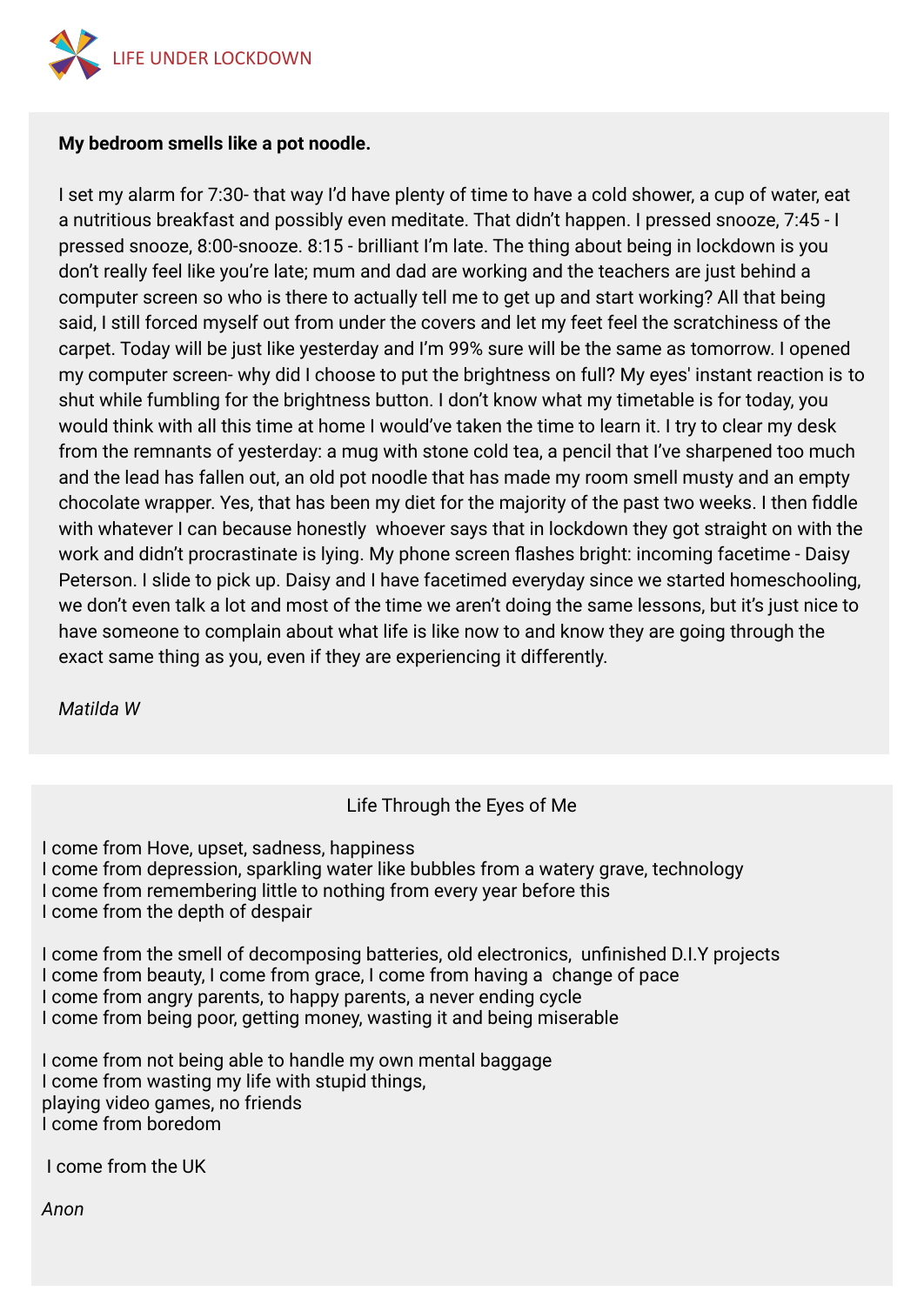

Our life less ordinary.

Oh what a strange year it has been. Living through disease, unease, and distress. A host of nations assailed by an invisible stalker, claiming us, rich or poor, black or white, young or old in the most unsympathetic of ways.

We huddle in our small familial groups trying to keep each other safe. Often only being asked to follow some sometimes simple, sometimes convoluted, but mostly divisive rules.

Even in the face of death we squabble over who or what or why. Taking for granted those who don't question, they just do. Whether it be a teacher, a nurse, a refuse collector, or cashier in a supermarket.

I hole up feeling largely useless, concentrating only on that which is important to me. I do so, doubting the knowledge that what I'm doing is helping those that are taking all the risks, but here I sit, waiting for a better day.

Soon, when this has passed, will we have been forged in empathy that allows us to be better toward our species, or tempered by an impotent rage that prevents us from being better, doing better, wanting better.

At the end of all of this, will we recognise who patched up our ills and moulded our children's futures, and thank them with overwhelming gratitude? Or will we turn inwards on each other once more?

All I can do is keep my own family safe, all in the while, with nothing but an abundance of time, keep allowing these issues to turn over in my mind. Hoping against hope that our better angels come forward to unite us.

The erratic nature of isolation follows the erratic nature of these words, mind skipping back and forth, dancing between issues. I either focus intensely on a subject far to long or give a vague and brief amount of time to focus on what was once important.

So affected yet unaffected, lockdown, isolation, fear of an invisible enemy, none stop media coverage, political chicanery, child safety, financial woe, longing for absent friends. Never in my life have all these ingredients been tossed into the same bubbling cauldron of madness. Now it seems, even as I convey thoughts as written word, the difficulty of focus is present even here.

It's not easy feeling useless and useful, bored yet challenged, hopeless and hopeful and full of anger and empathy simultaneously. I'll be glad when this Schrodinger's cat of an event ends, so then as a bare minimum, I don't need to see Boris Johnson everywhere I turn.

*Anthony R*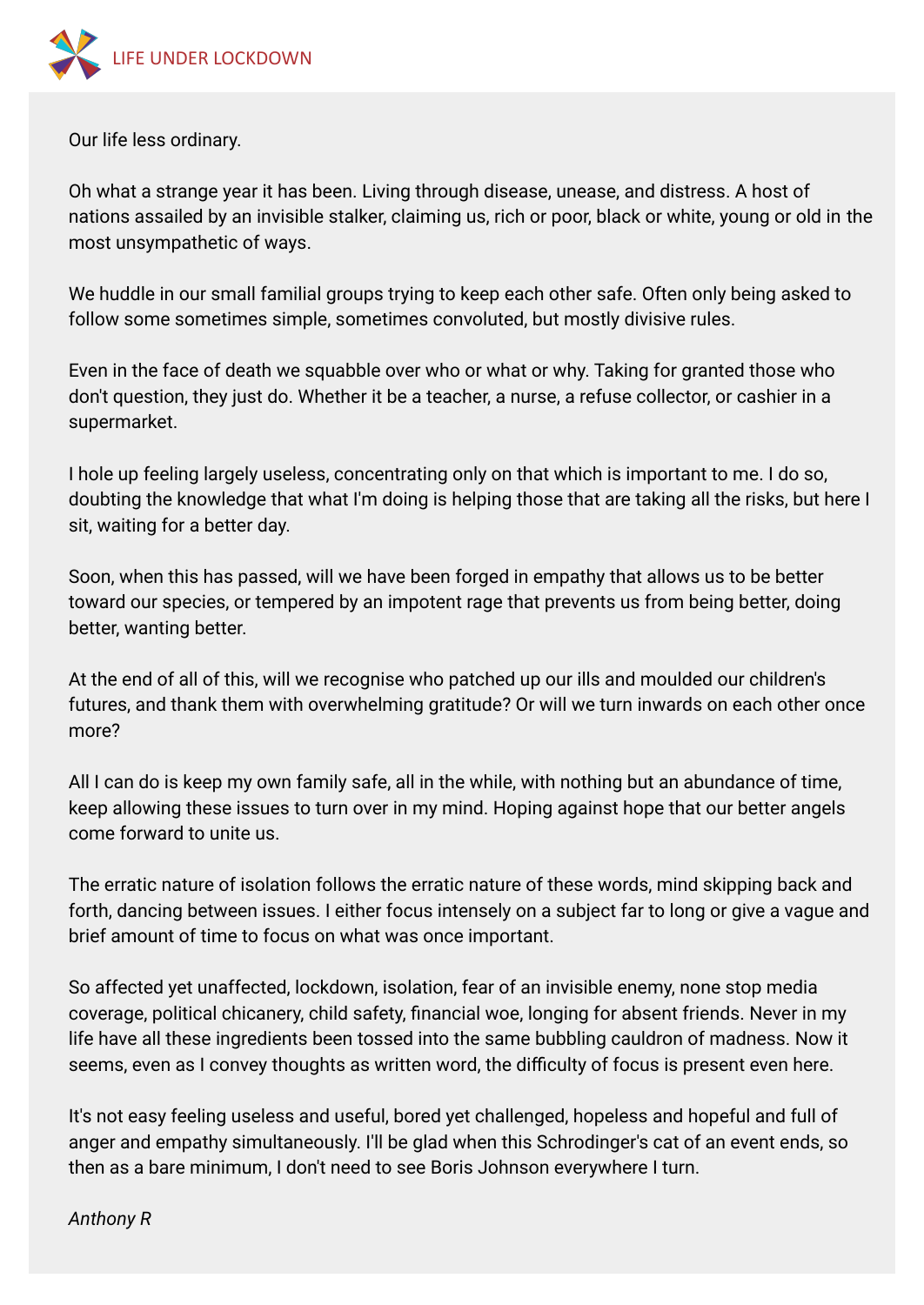

#### **In remembrance…**

STAY HOME. ESSENTIAL TRAVEL ONLY. SAVE LIVES. I had made the journey to Northamptonshire in lockdown twice before to visit my dying mother. This time, however, I was accompanied by my children and grandchildren – we were going to her funeral.

Nine of us, close family only, stood at the side of the grave in which my father had previously been buried. We were in luck: the rules had been relaxed, so we could have yellow roses as well as the white lilies. Typically, after all those days of glorious sunshine, it rained. My sister and I conducted the ceremony: she gave the eulogy we had written and I read the poems, which my mother had clearly put by for this occasion. My daughter paid tribute too. It was personal and heart-felt. One of the pallbearers had even been taught by 'Mrs Rintoul'.

Back home, I learnt that a dear friend had died that same day – totally unexpectedly. I helped her daughter write the eulogy and delivered it in another poignant and intimate ceremony. This time the flowers were red and purple and we were indoors at Woodvale Crematorium while the sun shone outside.

Neither of these deaths was from COVID-19 but, at another time, the mourners for each woman would have filled a church.

*Anne H*

# **Ode to summer!**

Fresh emerald grass- tickling your toes when barefoot, Flying like feeling when walking on the warm ground, Worms wiggling, ants marching; what a life under my feet.

When the sun is hot and the wind is soft- this is all I need, Clouds carve from shape to shape; from horses to bees, But my favourite is when the sun and clouds play hide and seek, The sky's a canvas- it changes everyday making a palette any artist would love, My favourite colour from this piece; can only be the blood-red sunset when setting, O, What a priceless painting!

When the waves hit the shore- the sound is nothing but endless, The silhouettes of people swimming in the lukewarm sea, Bring free joyable time to everyone including families! Fishermen chuckle as they put their hooks into the sea.

Thou summer is great, it always carves memories.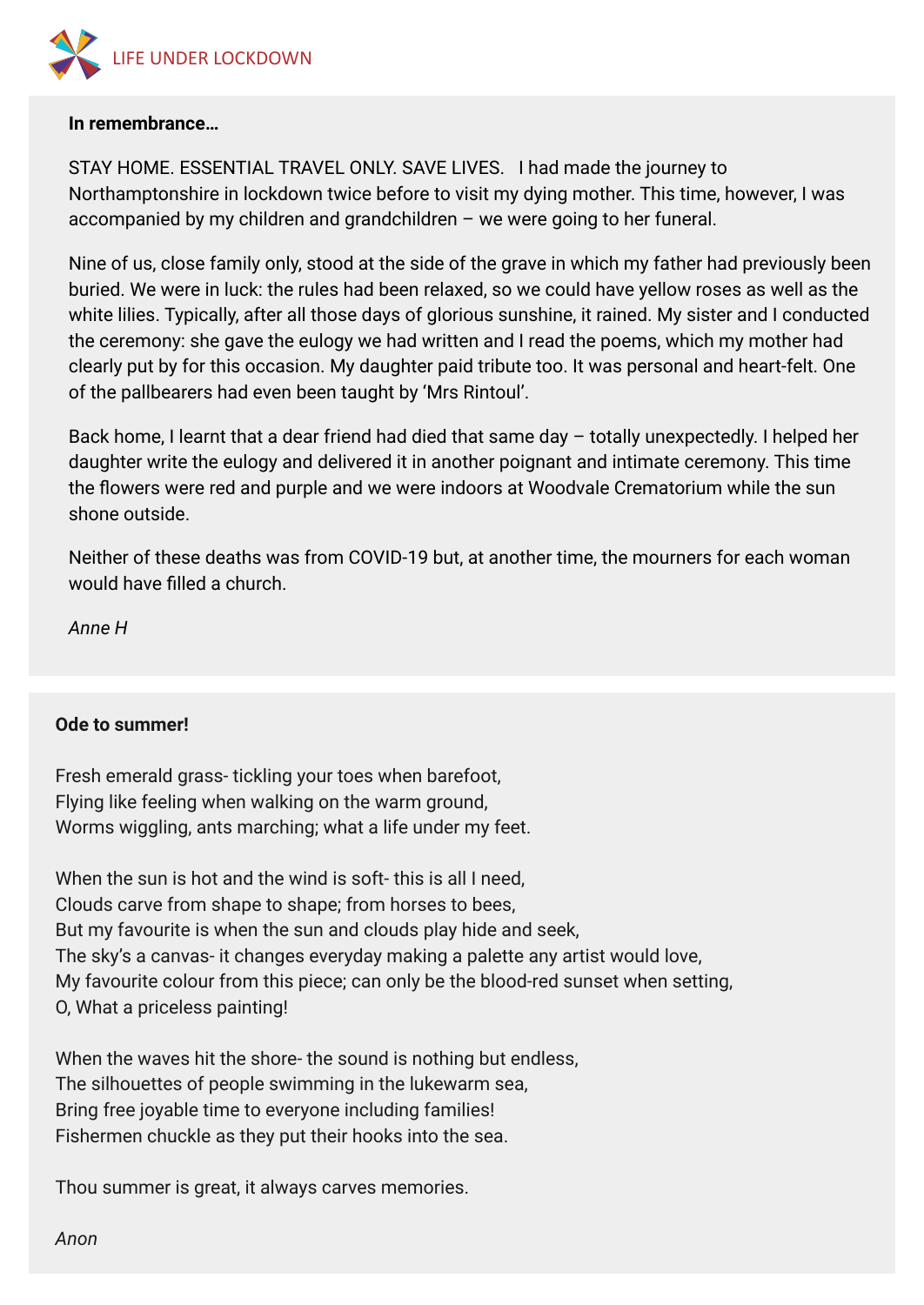

#### **Garden of Memories, Home of Longing An Ode to What Was**

Step outside, feet clothed in boots, Frost crunching underfoot. I bend down To examine a blade of grass, perfectly preserved With frost.

A year or more ago, if I had seen Where I am now, I would have squealed with delight No school, three snow-days in a row And poetry writing.

Look around, see that bush over there The one that was there since before I was born? The one that almost a year ago Housed Easter eggs for the very first time.

Before last year I would always wish to be sick I could stay home all day and lie in my bed Now, I laugh at myself, a bitter laugh it is What I'd give to go back there, to that time and place.

Frost bites at my nose, the warmth of that house beckons

I pull my collar up and walk stubbornly on Remembering the claustrophobic confines of my mask

What I'd give to wear it now, if it meant being somewhere else.

I loved this place, the place I grew up I loved it and wanted to stay in it long But now, I'd give anything to leave it just once And see my friends again, just one more time.

My gloves are pure failures - my fingers are shivering

They freeze and fidget, beg me for warmth I can give it to them, but I could also Stay here a little longer, forget where I am.

Look at where I started out, look at where I am now

I see the trampoline, the one that kept me and my brother sane, back when we thought "Thirteen days before Easter" would end it all.

I was the one who heard the news first That we would spend our precious year shut up at home

My word, you'd have thought our birthdays had come early

Oh, young me, bless your heart - you don't know what's in store

The things we were planning to do that school year

The trips and the gatherings, parties and plays

My brother said farewell to primary school Missed out on so much fun (except SATs, lucky rascal).

Sit down on the bench, and try hard not to think

Of the numbness in your hands and in your head

The world is on fire - and here I am, frozen Don't want to go back. Not yet.

Don't want to go back where I'm shut up and lonely Don't want to go back to the same-old-same-old No - I want to go back further than that I want to go back to the calm before the storm

My hands are both frozen as I hug myself In that escapist place, as flecks of ice dance in the air But I now must return, to routine and to

numbness Better to be in a static place of warmth

Than free

and

frozen.

*Aliyah C*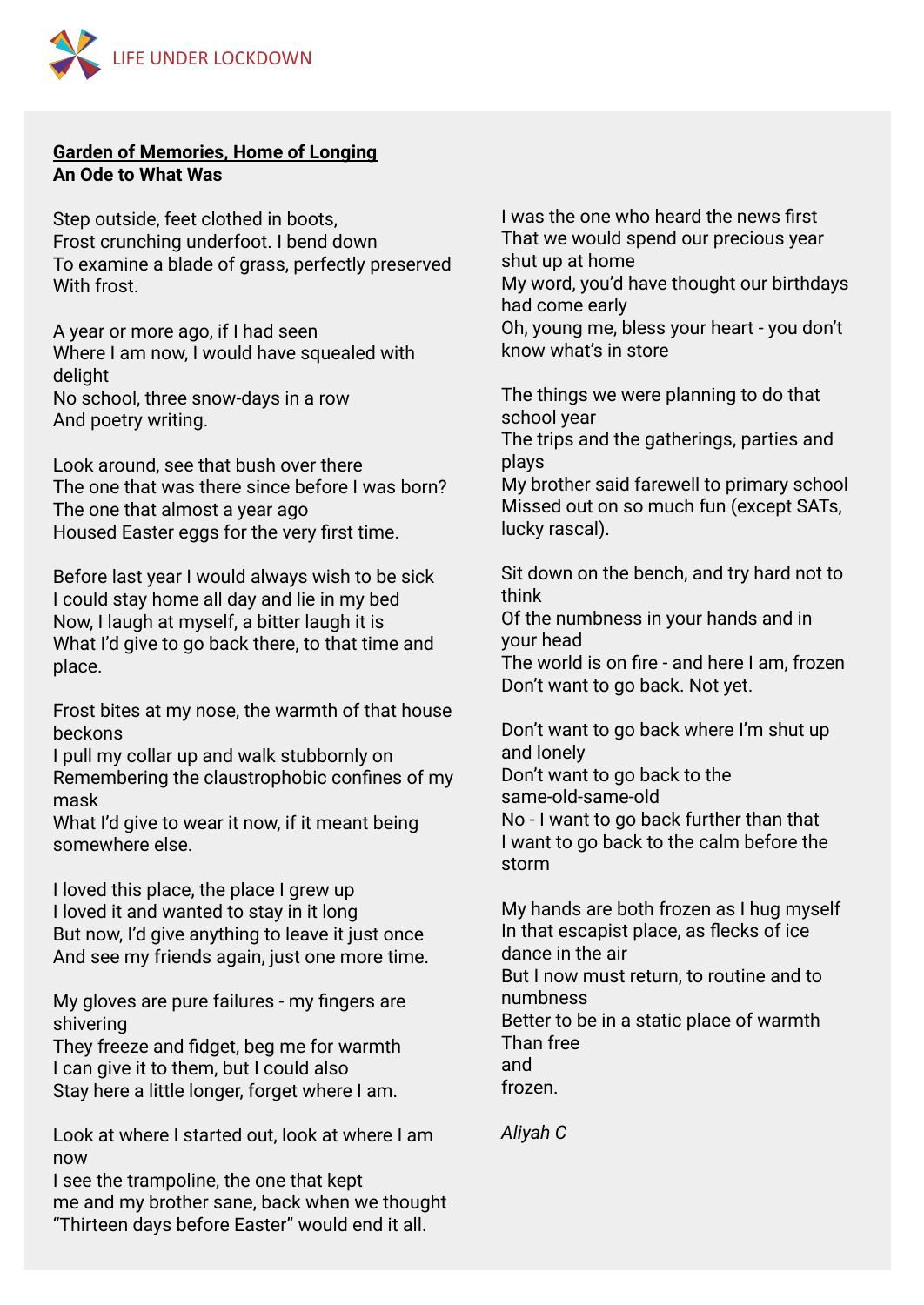

Life under lockdown is a race in thick fog.

You don't know where you're going, don't know what's happening, don't know where the end is or even if one exists. You don't know if there are any twists and turns, barriers or blockages. You can't see a way past this, it seems like forever. New announcements every week, you're dreading what they're going to say. Can't do this, can't do that, won't see your friends for I don't know how long, 2 meters away from each other, and always remember to wash your hands. No parks, no hair cuts, exercise… with mum!?! Schooling from the lounge, chromebooks, screen times, I must meet the deadlines Where are the teachers? They don't know your name, they haven't met you yet. You can't have rainbows in the fog,

so people drew them on their front doors. Eventually, with the vaccines we all have a bit of hope.

*Gael B R*

#### **When a pandemic strikes**

It all started with a rumor, and we all joked about it until we realised what was happening. Infections soared and the first lockdown came. Stuck in homes without school. I decided to write a blog. Cheer people up. My teacher enjoyed it. Looking after grandma, zoom, Skype, online quizzes, music pieces, Spanish readings, she became the technology queen. I grew tomatoes, cucumbers, lettuce and onions. Go outside to exercise; so I did, started a running program and within 3 months I ran 5k! We all thought no school would be fun but it got boring and everyone wanted to go back.

My mum has always been my hero, in the pandemic as a nurse, she became everybody's hero. Every Thursday at 8 pm people went out on their balconies or front gardens and clapped. Some people even banged the lids of frying pans. She got treats, she got free meals and eventually appropriate PPE. Then, with full armour, she went to work and I was allowed to chalk rainbows on the front wall!!!

Summer came, I couldn't go to Spain, swapped la Costa del Sol for la Costa del Hove, it was quite good after all. Freezing sea, currents, tides, ice cream, sunrise, long swims...touch the buoy, yes I did!

*Brecon B R and Mum*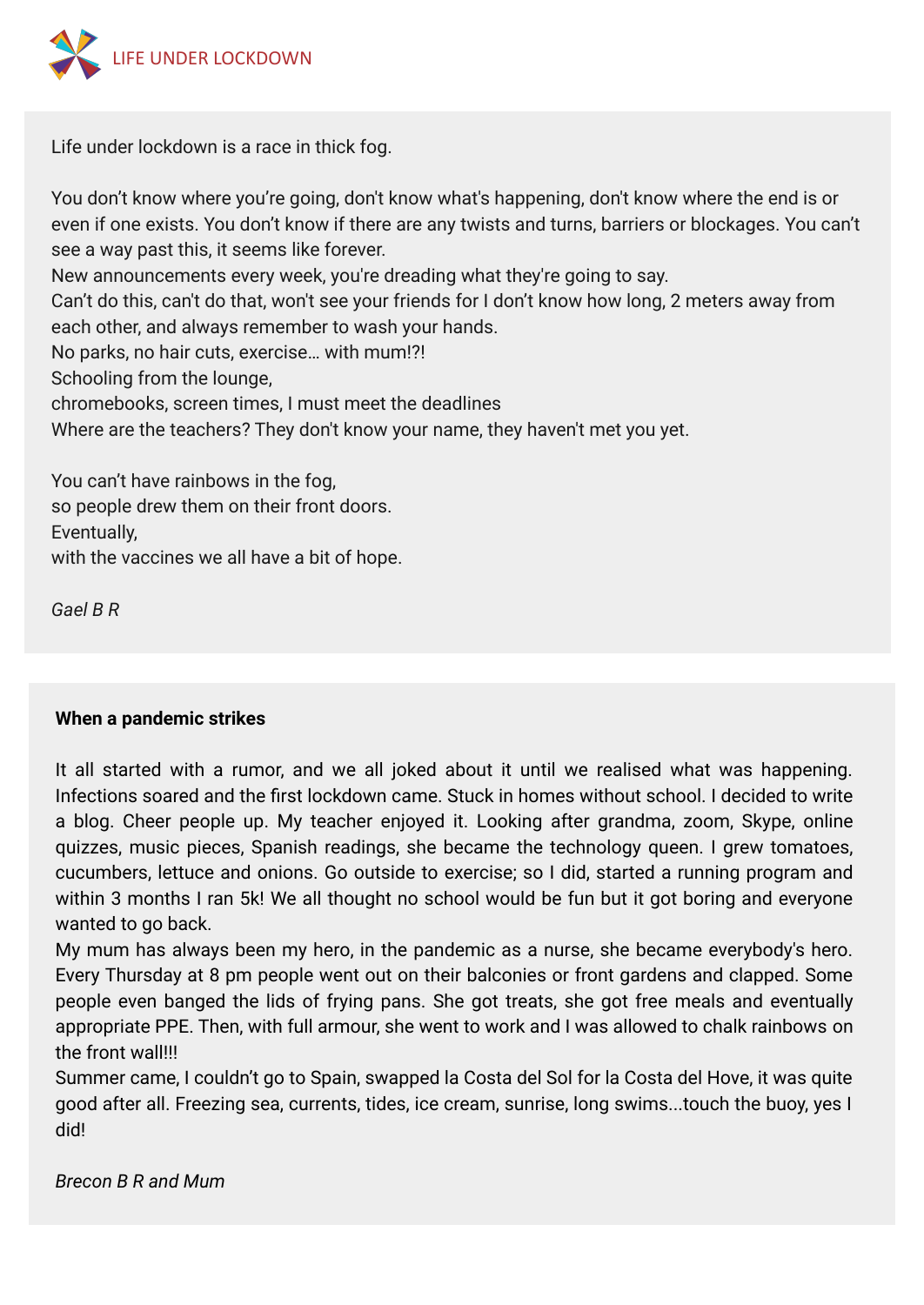

It started with a virus, but it will end with us.

The pandemic spreads Through our beautiful world Like the silent hunter Feeding its infinite hunger Creeping through the defences

The pandemic spreads Illness engulfs the world But in our country The front lines fight Doctors, nurses - warriors of health

And the pandemic spreads And from the darkness angels rise Captain Tom, raising more than just money Lifting spirits in his wake Walking his way to victory

And the pandemic spreads But happiness is emerging Cooking, talking, clapping at 8 Beating down this terrible virus With the determination of the human race.

And the pandemic slows And so ends the first lockdown And freedom is cherished But perhaps too far As a second lockdown approaches

The pandemic spreads And weariness is forced upon us But we do not falter We look towards the future And we see the light

The pandemic spreads As the end of the year draws close The virus slows But sadness returns The dampening of the holidays

The pandemic is fought In this new year We fight with more vigour Avenging those we have lost In the swaying battle against COVID

It started with a virus, but it will end with us,

*William W*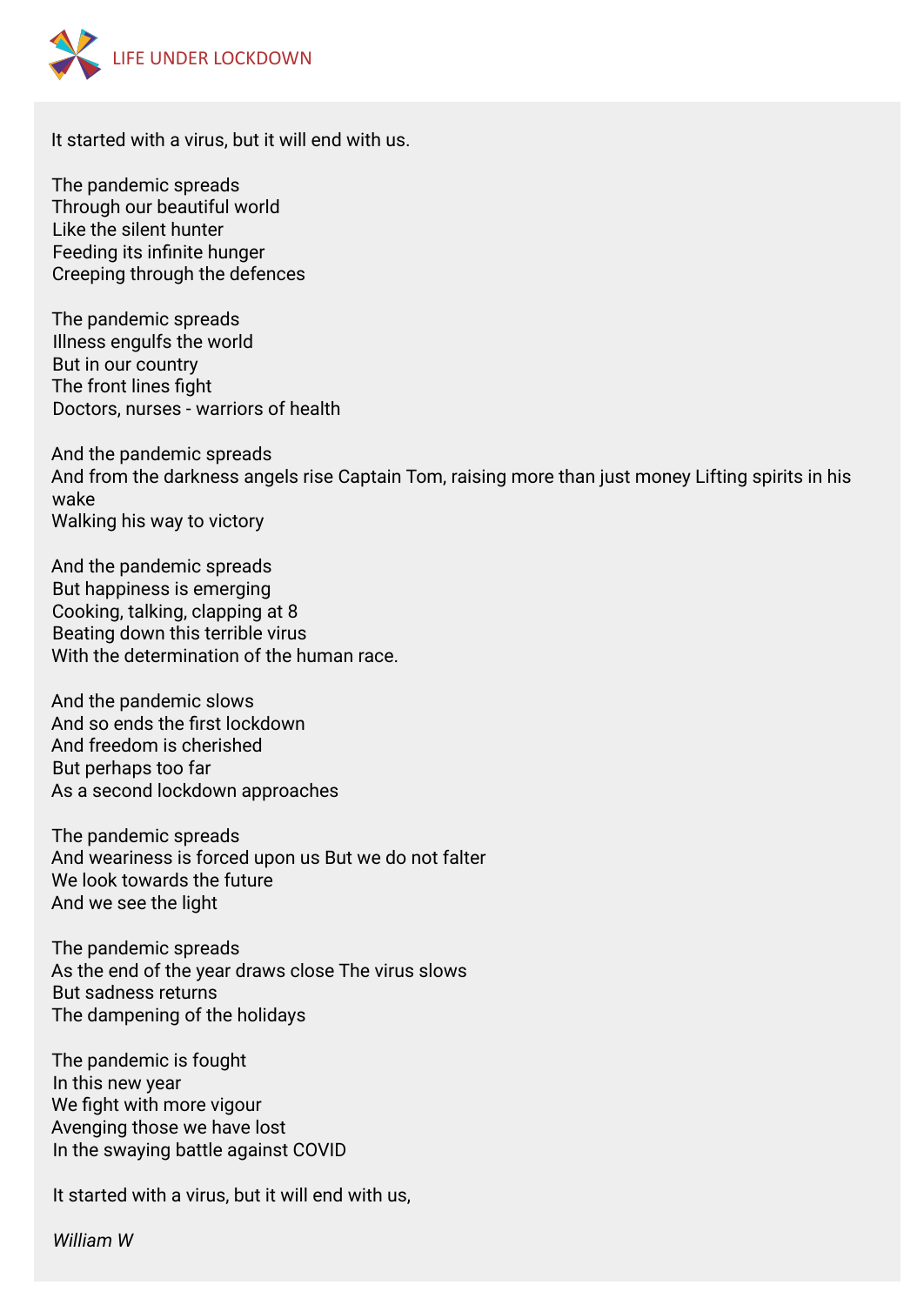

Daily news announcements, death toll increases, liberty restricted and hugs reduced.

Offers of kindness and support between neighbours, our street WhatsApp group gives all reassurance.

Supermarket shelves devoid of pasta, bleach and sanitiser; stockpiling loo rolls!

Sewing scrubs bags and face masks; clapping on doorsteps, for carers and the **NHS** 

Walking the neighbourhood, new streets explored; remote contact to check family and friends are ok.

Virtual museum tours, seeing theatre online; webcams connect us with the outside world.

No commute means time to sit, catch the morning sunrise on your face. A pheasant in the street, fox cubs in the garden, sparrow hawk on the fence and a mouse in the house.

Neighbour's cat curled up on my lap for hours; the sound of silence in the city.

Ever changing rules… told to 'stay home, save lives, protect the NHS'; or 'hands, face, space'

Choose a 'bubble family', respect the 'rule of six' and 'stay local' if you can. 'These are unprecedented times'; 'not anytime soon'; what will 'the new normal' be?

'Work from home if you can' (probably have a haircut there too); read a book a week.

Choose Zoom or Teams? 'You're on mute'; online fitness, gatherings, quizzes, and yoga.

Weekly rambles, explore muddy routes; calm on the beach, to the sighs of the sea.

Solitude or loneliness? Much time for reflection; gratitude and appreciation of the small things in life.

Vaccines offer optimism to shielders or elderly, give freedom to others, so life can resume.

Planning for freedoms, hope for the future, lessons been learnt, a stronger resolve.

A time we will never forget…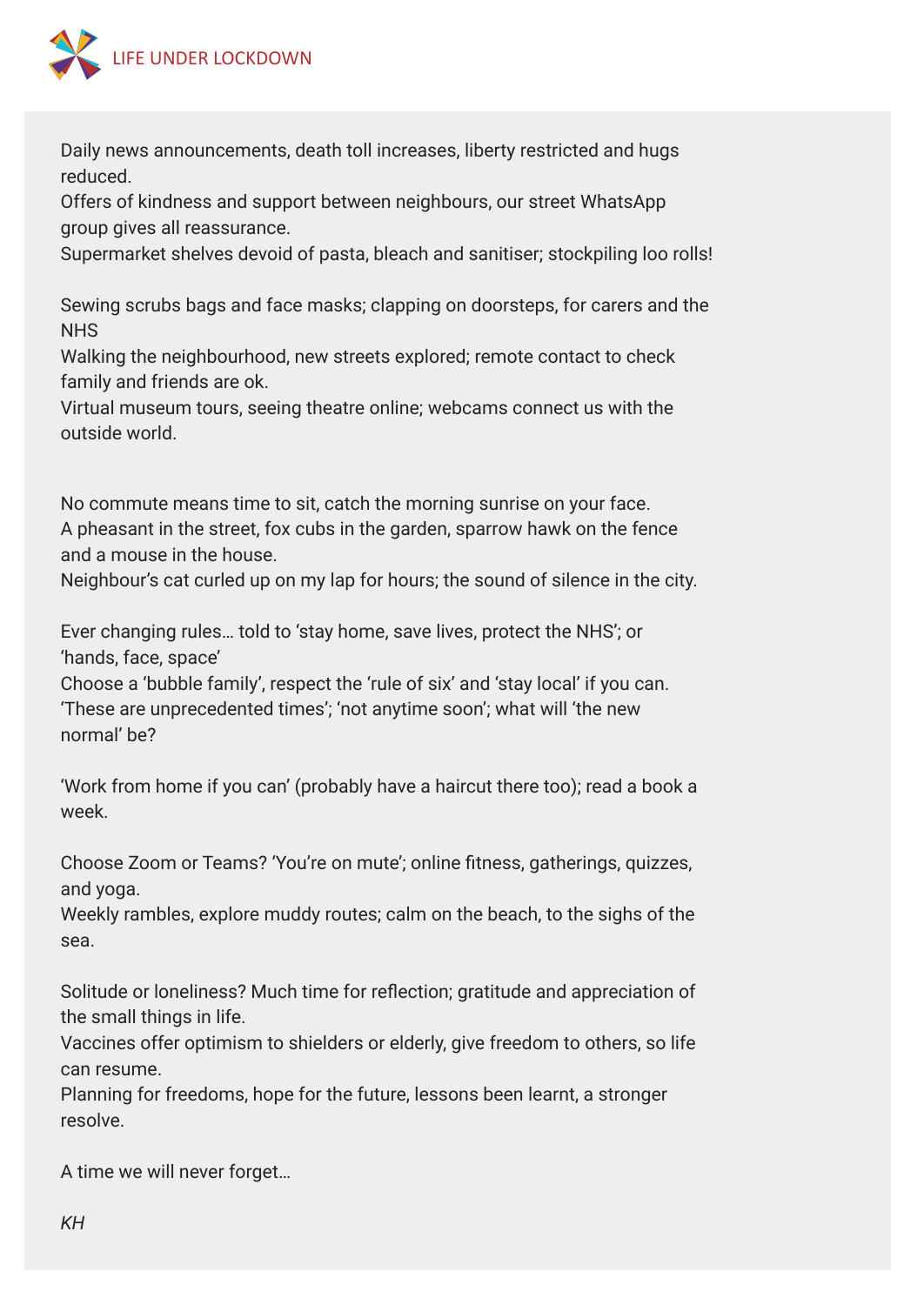

#### **Trauma**

Wax-like skin, sliced neatly, one inch long black brown crevice contained within. Unnatural to see layers of the epidermis. The cut so deep, it draws blood from below, pain etched with a blade, the lips of the wound part crisply, fresh and thin on my little girl's arm. I am seeing another slash of self harm. Seared on my brain like a flash and I see it again and again, long after she twists away, purses her lips, sets her brow to let me know she won't talk now. Closed down and taught, a frown or just a blank stare. I am cast out, scrabbling to cope, trying to show I am there, here, anywhere, that I care about the overwhelming grief, sadness, despair that comes for her fiercely and that she cannot share.

#### **The Unknowing Loves**

These I have loved:

Mutterings of mice and stoats, bright-eyed,

Intelligent and wily; and subtle, bark-like cinnamon;

Soft dew, gleaming in the light; the delicious odour

Of crispen waffles; and many preening birds;

Moonlight; and the salt-slick skin of dolphins;

And the soft chirrups from hidden cicadas;

And the hug of a confidant, that reassures and refreshes;

And the confidant themselves, trusted and kind;

And then, the rustle of Autumn leaves, that soon

Soothe all troubles; and the cold reliability and hardness

Of steel; rough stone; fresh-mown grass

That is controlled and cut; velvety chocolate; the keen

Impassioned spark of a struck fire;

The blessing of the sun; silks to touch;

The simple scent of home; and other such -

Sleep; and long books; footsteps in the silence;

And apples; and white half-moons, shiny-bright;

And new whittled sticks; and glistening blue water -

All these have been my loves.

*William W*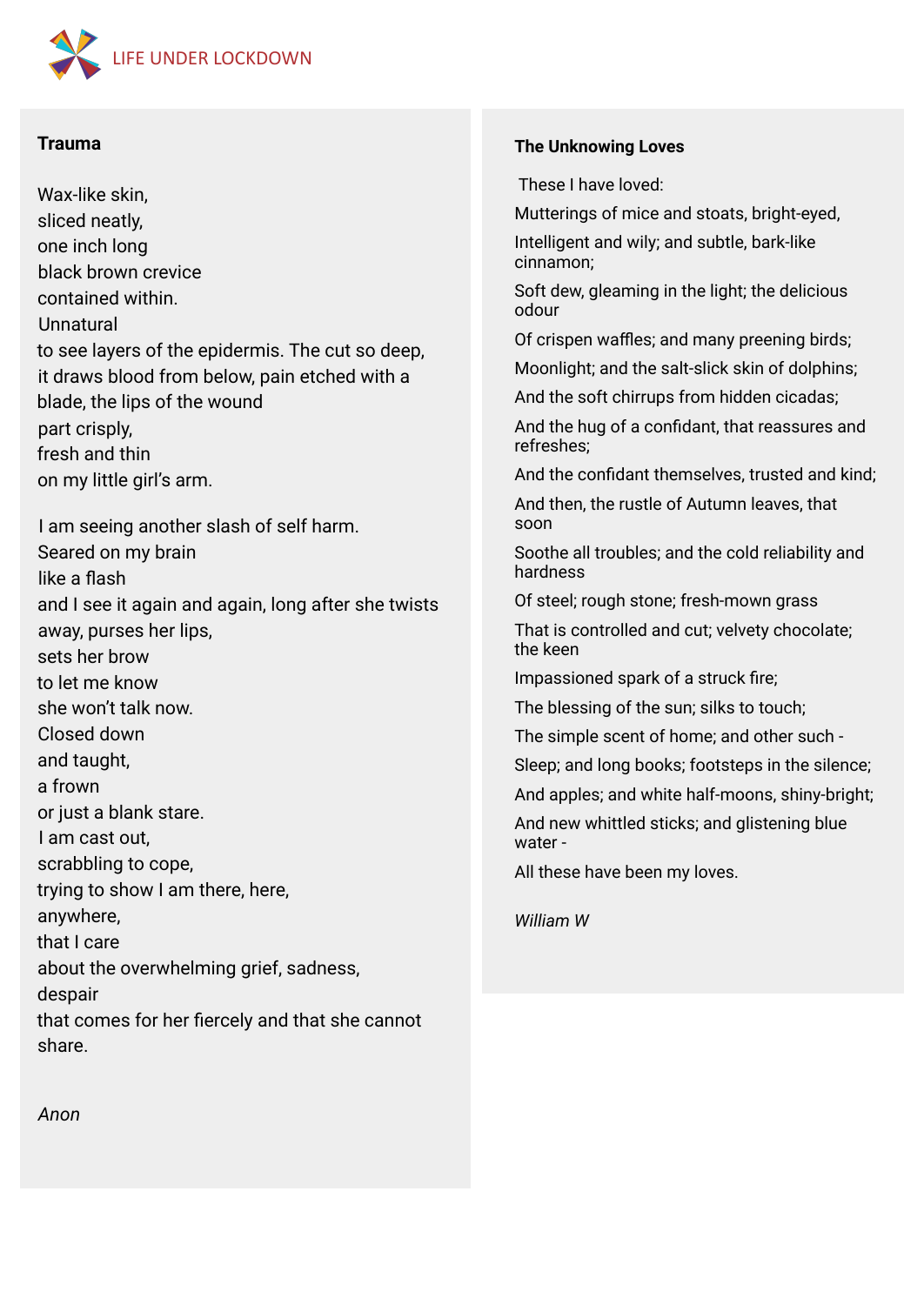

So Where Do You Fancy Going Today?

If your mind is also a cur, and its yellow fangs worry your synapses, make believe it's nothing. This does not affect the normal service, so you can still progress on your direction of travel.

There is a shake from the lead that signals the cur is about to make a move outdoors and your mind might go there too, so for the moment you are able to continue on your direction of travel.

Consider the empty buses of the pandemic, unconcerned with rush hour or key workers, that take no one and their dogs to local beauty spots. No one reads the safety information posters, or about the weekend coach trips for nobody. Then imagine the vibrations as the driver changes gear and the bus climbs, the engine labours. No weight in the seats to anchor them and nobody asks if droplets drift like invisible smirr in the air, and land on the windows and form condensation that runs in a downward direction of travel.

At night the empty bus passes like a moving slice of hi rise or an exclusive arcade in the week before Christmas. It is aquarium bright and fishless to the brim. Its sides rock with watery momentum, spill as it nudges its way onwards on its direction of travel.

*A Breckenridge*

Life in lock down was quite hard for me because only one of my friends went to Blatch with me because none of my other friends live near enough, so I wasn't really seeing my other friends, so I wasn't really seeing anyone. Lock down was a bit lonely for me.

It was also a bit hard with the home learning because I wasn't getting as much support and help with my learning.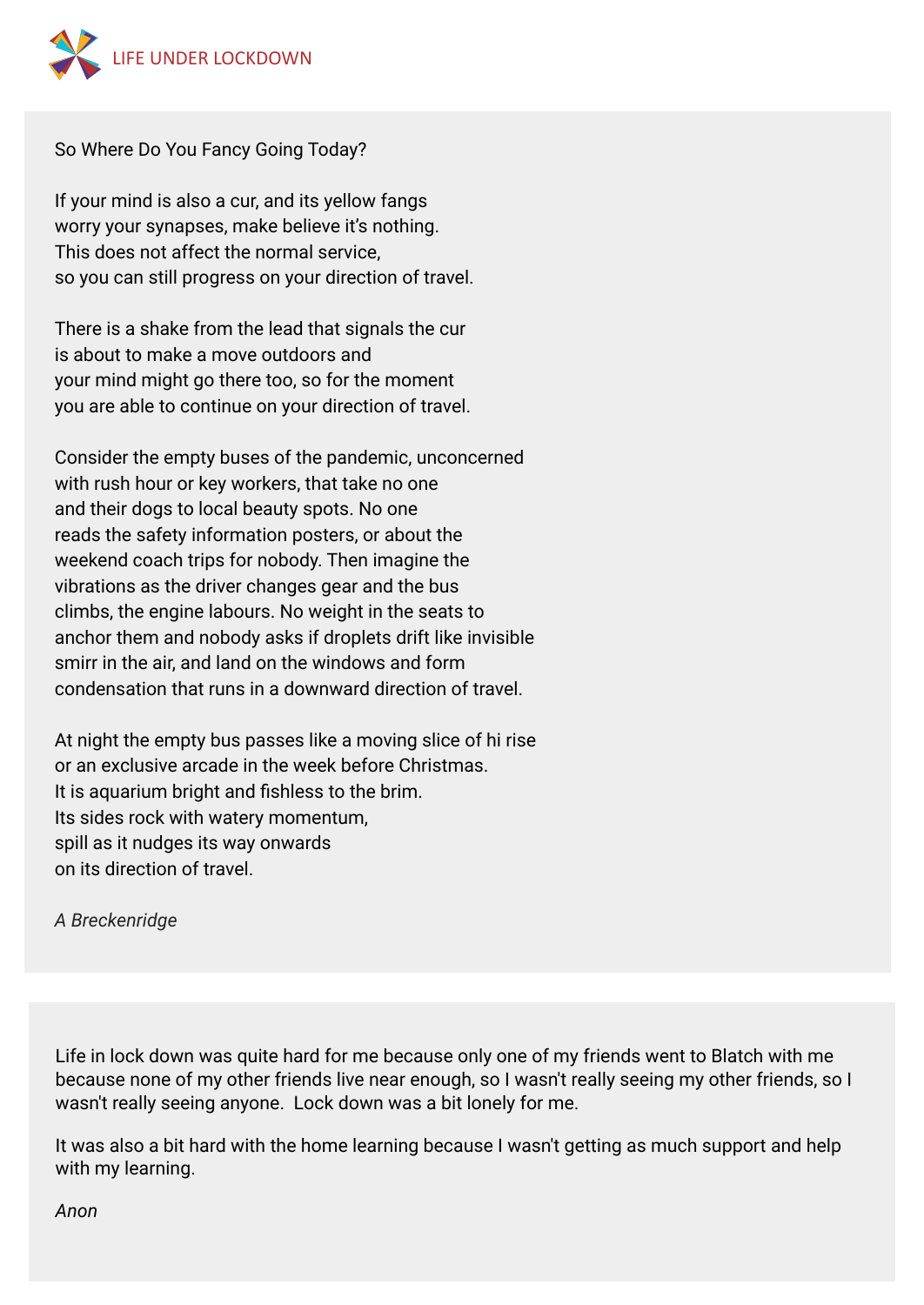

# **I come from Hove**

I come from the smell of burnt toast, crawling up my nose,

I come from the bath bombs that explode in the bath that smell of beautiful rose,

I come from the salty stench of fish and chips, covered in grease,

I come from the crackling logs in our fireplace, the funny little china ornaments sitting on the mantelpiece,

I come from breaking my collarbone after being pushed and spun around on a towering chair, I come from the countless times my mum spent time braiding my hair,

I come from the sensation of my friend's dog giving me massive hugs and kisses,

I come from my mum cooking my favourite mexican dishes,

I come from West Ham, the cockney language and the dirty streets,

I come from Upton Park where everyone used to meet,

I come from my favourite childhood teddy, with a missing arm and one button eye,

I come from the odour of fresh new steak pie,

I come from the fragrance of the salty sea,

I come from the feeling of being free,

I come from the streak of light sharp against the dark of cloud,

I come from Hove.

*Poppy D*

# **Day 6574**

Today's my birthday. I was born the 16th of March 2020 and I don't think I could have a worse birthday if I tried; I mean the first day of an 18 year lockdown isn't exactly a day of Celebration- especially now infected people are being killed on sight. Mum told me that when all of this first started people thought the lockdown would last weeks but since I turned twelve the covid-19 mutations started to become more and more lethal; the most recent one so bad that only 1 in 500 survive. I'm Sky, this is my life and, who knows, maybe it's yours too.

*Jacob M-C*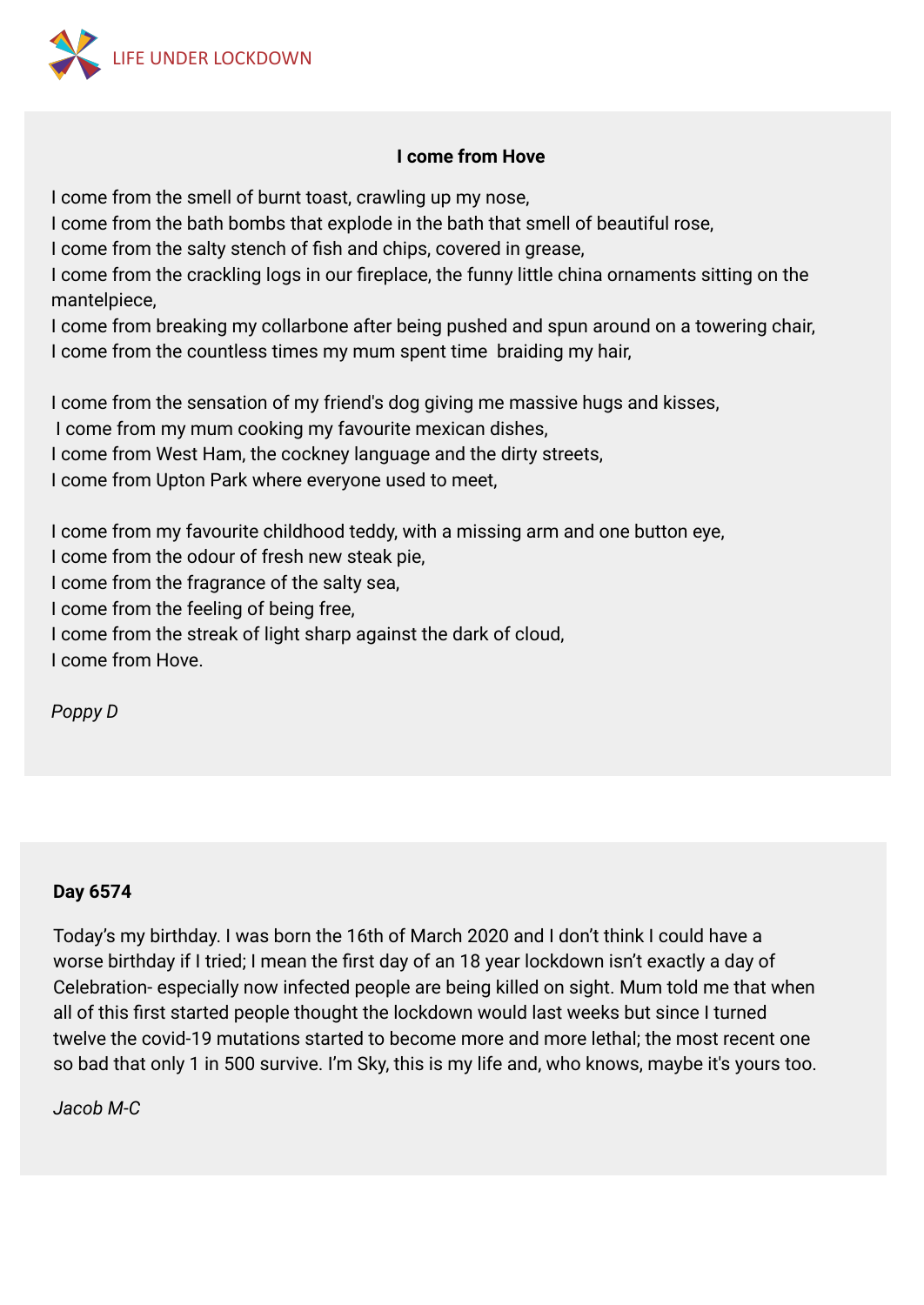

#### **When This is Over**

When it's all over and the birds truly sing again, I'm hoping for the best, A life that is familiar, not different and strange, When the chance comes again, to not snap it up will be to finish losing, The shouting voices and washing waves and traffic lights flashing, With a crunch of stones and the sifting sand, Ice cream dripping like a cool waterfall.

Blocked out by the invisible wall stopping any continuation, Nothing moving, just an eternal waiting, But when long enough passes, voices will clamour to be heard, When the escalators of reality move again, nothing will hold back the tide of opportunity.

And when brakes start screeching and the doors start banging, when the queues start growing and the intercom droning, it will be high time for celebration. You can't hold back the tide forever. When the trickle of a river of opportunity starts nothing will stop it.

Sliding doors sliding and taxis beeping, the trickle will turn into a babbling brook, winding its way through the hills of humanity And when the brook grows to form a tidal wave, nothing will stop it.

The smell of seaweed and warm chips wafting over the air When the cards start buzzing and the coins dropping, I'm hoping for that tide of opportunity, As no-one can avoid it.

And when it comes it will wash away the damage caused, in its wake of happiness and freedom I won't be the one to stop following the current, and as it sweeps across the city, just follow the tide. And jump in for the ride

*Calvin C-R*